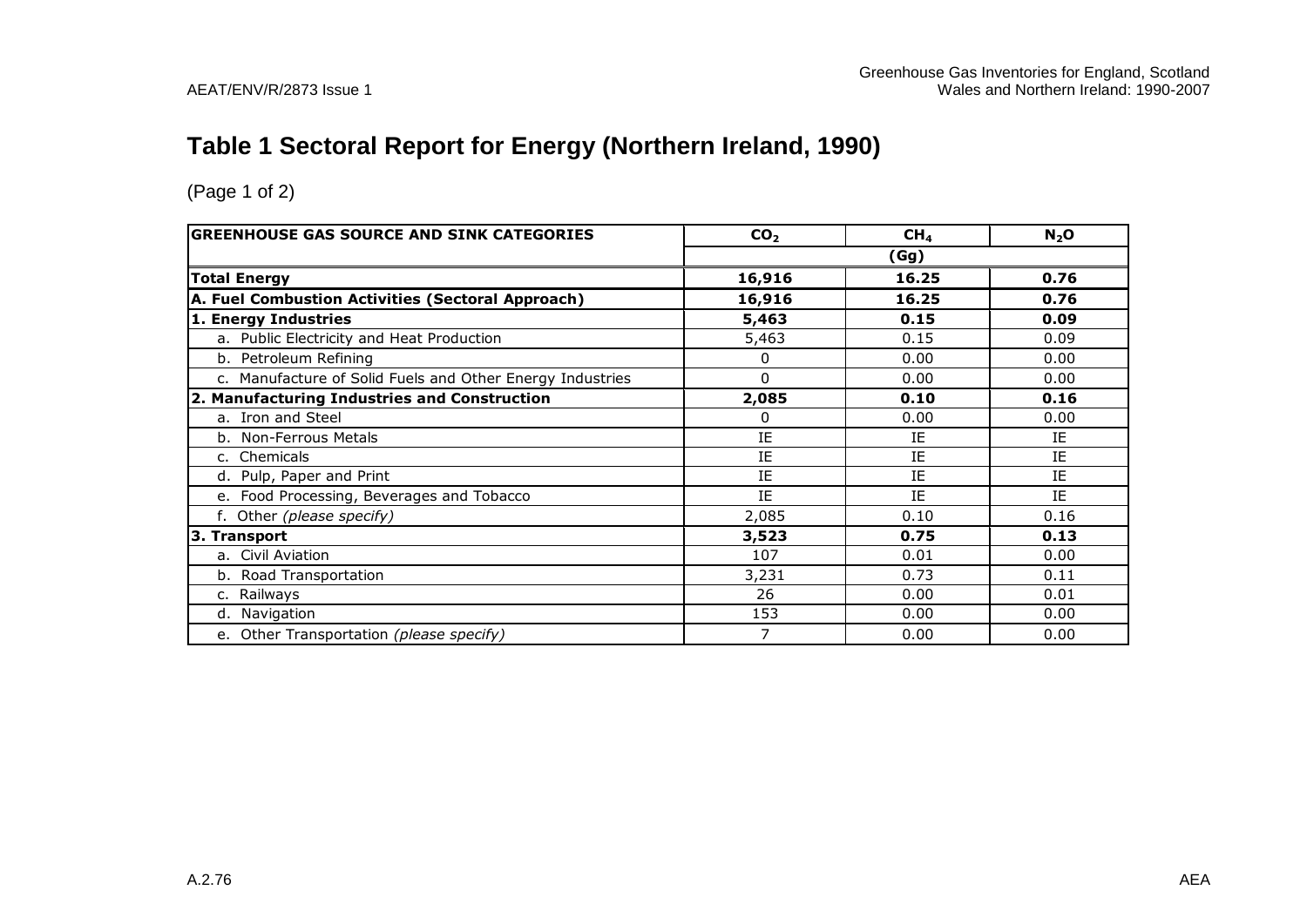# **Table 1 Sectoral Report for Energy (Northern Ireland, 1990)**

| <b>GREENHOUSE GAS SOURCE AND SINK</b>          | CO <sub>2</sub> | CH <sub>4</sub> | N <sub>2</sub> O |  |  |
|------------------------------------------------|-----------------|-----------------|------------------|--|--|
|                                                | (Gg)            |                 |                  |  |  |
| 4. Other Sectors                               | 5,733           | 15.24           | 0.39             |  |  |
| a. Commercial/Institutional                    | 626             | 0.05            | 0.02             |  |  |
| b. Residential                                 | 4,562           | 15.15           | 0.17             |  |  |
| c. Agriculture/Forestry/Fisheries              | 545             | 0.03            | 0.20             |  |  |
| 5. Other (Military Aircraft and Naval Vessels) | 111             | 0.00            | 0.00             |  |  |
| <b>B. Fugitive Emissions from Fuels</b>        | 0.00            | 0.00            | 0.00             |  |  |
| 1. Solid Fuels                                 | 0.00            | 0.00            | 0.00             |  |  |
| a. Coal Mining                                 | 0.00            | 0.00            | 0.00             |  |  |
| b. Solid Fuel Transformation                   | 0.00            | 0.00            | 0.00             |  |  |
| c. Other (please specify)                      | <b>NO</b>       | <b>NO</b>       | <b>NO</b>        |  |  |
| 2. Oil and Natural Gas                         | 0.00            | 0.00            | 0.00             |  |  |
| a. Oil                                         | 0.00            | 0.00            | 0.00             |  |  |
| b. Natural Gas                                 | 0.00            | 0.00            | <b>NO</b>        |  |  |
| c. Venting and Flaring                         | 0.00            | 0.00            | 0.00             |  |  |
| Flaring                                        | 0.00            | 0.00            | 0.00             |  |  |
| Venting                                        | 0.00            | 0.00            | NO.              |  |  |
| Memo Items: (2)                                |                 |                 |                  |  |  |
| <b>International Bunkers</b>                   | <b>NA</b>       | <b>NA</b>       | <b>NA</b>        |  |  |
| Aviation                                       | <b>NA</b>       | <b>NA</b>       | <b>NA</b>        |  |  |
| Marine                                         | <b>NA</b>       | <b>NA</b>       | <b>NA</b>        |  |  |
| CO <sub>2</sub> Emissions from Biomass         | <b>NE</b>       |                 |                  |  |  |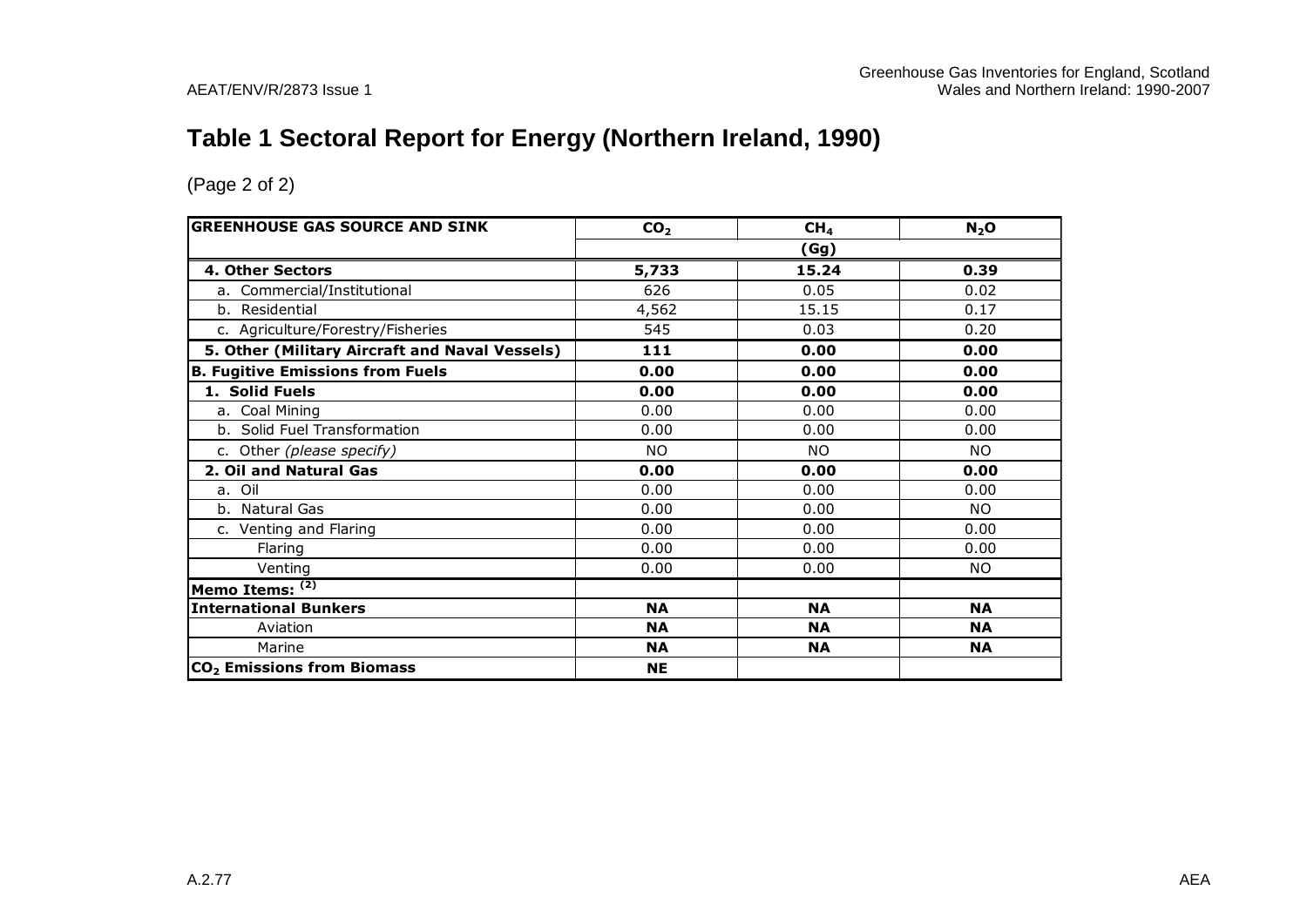# **Table 2(I) Sectoral Report for Industrial Processes (Northern Ireland, 1990)**

| <b>GREENHOUSE GAS SOURCE AND SINK CATEGORIES</b>   | CO <sub>2</sub> | CH <sub>4</sub> | N <sub>2</sub> O | <b>HFCs</b> | <b>PFCs</b>              | SF <sub>6</sub> |  |
|----------------------------------------------------|-----------------|-----------------|------------------|-------------|--------------------------|-----------------|--|
|                                                    |                 |                 |                  |             | <b>Gg CO2 Equivalent</b> | Gg              |  |
|                                                    |                 | (Gg)            |                  |             |                          |                 |  |
| <b>Total Industrial Processes</b>                  | 457             | 0.00            | 1.11             | 0.33        | 2.39                     | 0.00            |  |
| A. Mineral Products                                | 416             | 0.00            | 0.00             | 0.00        | 0.00                     | 0.00            |  |
| 1. Cement Production                               | 416             | NO.             | <b>NO</b>        |             |                          |                 |  |
| 2. Lime Production                                 | 0.00            | N <sub>O</sub>  | <b>NO</b>        |             |                          |                 |  |
| 3. Limestone and Dolomite Use                      | 0.02            | N <sub>O</sub>  | <b>NO</b>        |             |                          |                 |  |
| 4. Soda Ash Production and Use                     | 0.02            | N <sub>O</sub>  | <b>NO</b>        |             |                          |                 |  |
| 5. Asphalt Roofing                                 | <b>NE</b>       | <b>NO</b>       | <b>NO</b>        |             |                          |                 |  |
| 6. Road Paving with Asphalt                        | <b>NE</b>       | N <sub>O</sub>  | <b>NO</b>        |             |                          |                 |  |
| 7. Other (fletton bricks)                          | $\Omega$        | 0.00            | <b>NO</b>        |             |                          |                 |  |
| B. Chemical Industry                               | 41.25           | 0.00            | 1.11             | 0.00        | 0.00                     | 0.00            |  |
| 1. Ammonia Production                              | 0.00            | <b>NE</b>       | <b>NO</b>        |             |                          |                 |  |
| 2. Nitric Acid Production                          | <b>NO</b>       | N <sub>O</sub>  | 1.11             |             |                          |                 |  |
| 3. Adipic Acid Production                          | <b>NO</b>       | N <sub>O</sub>  | 0.00             |             |                          |                 |  |
| 4. Carbide Production                              | <b>NO</b>       | N <sub>O</sub>  | NO.              |             |                          |                 |  |
| 5. Other (please specify)                          | 41.25           | 0.00            | <b>NO</b>        |             |                          |                 |  |
| <b>C. Metal Production</b>                         | 0.00            | 0.00            | 0.00             | 0.00        | 0.00                     | 0.00            |  |
| 1. Iron and Steel Production                       | 0.00            | 0.00            | 0.00             | 0.00        | 0.00                     | 0.00            |  |
| 2. Ferroalloys Production                          | IE              | <b>NE</b>       | NO.              | 0.00        | 0.00                     | 0.00            |  |
| Aluminium Production<br>3.                         | 0.00            | N <sub>O</sub>  | <b>NO</b>        | 0.00        | 0.00                     | 0.00            |  |
| 4. $SF6$ Used in Aluminium and Magnesium Foundries | <b>NO</b>       | <b>NO</b>       | <b>NO</b>        | 0.00        | 0.00                     | 0.00            |  |
| 5. Other (please specify)                          | <b>NO</b>       | <b>NO</b>       | <b>NO</b>        | 0.00        | 0.00                     | 0.00            |  |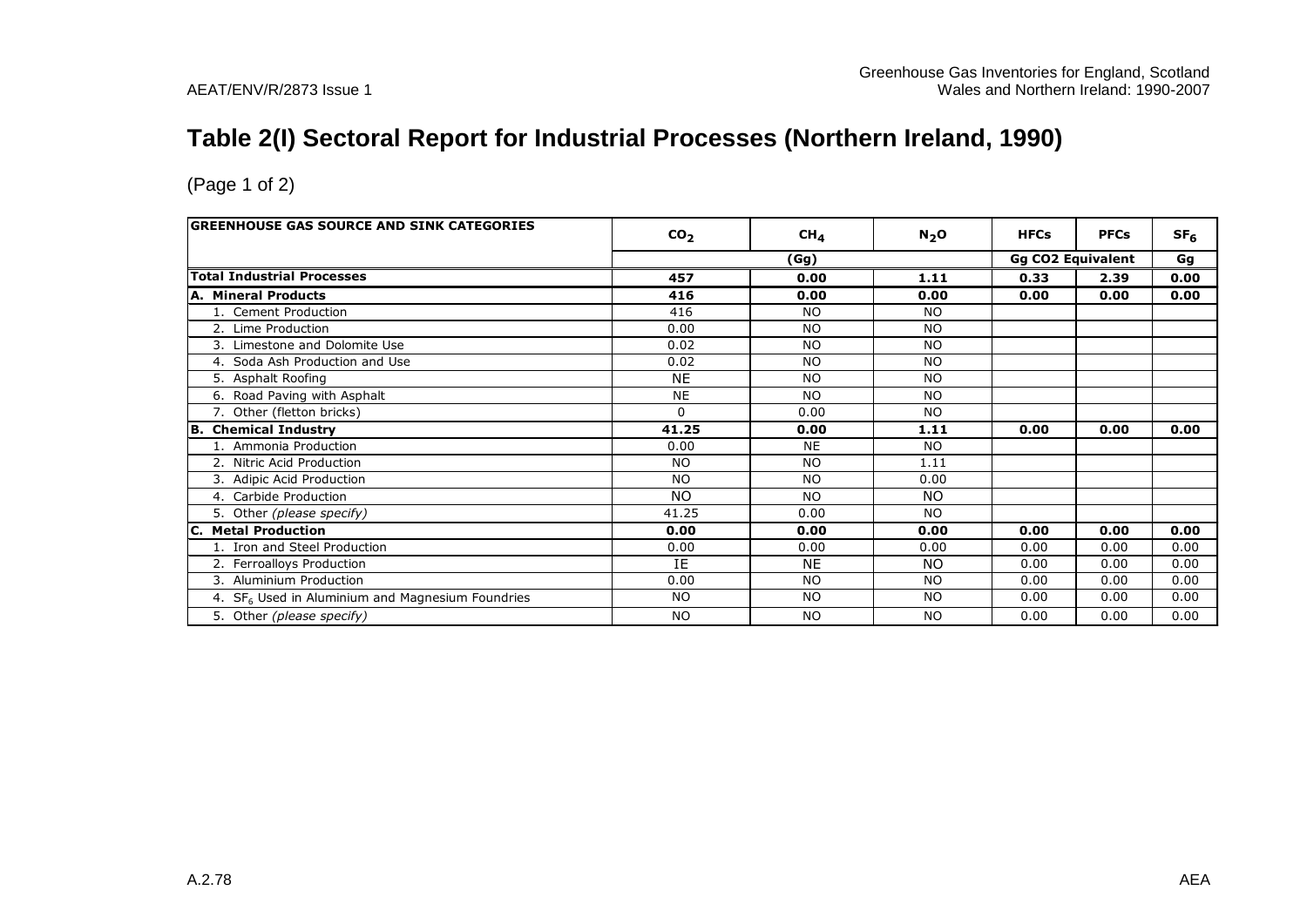# **Table 2(I) Sectoral Report for Industrial Processes (Northern Ireland, 1990)**

| <b>GREENHOUSE GAS SOURCE AND SINK</b><br><b>CATEGORIES</b> | CO <sub>2</sub> | CH <sub>4</sub> | $N_2$ O        | <b>HFCs</b>              | <b>PFCs</b> | SF <sub>6</sub> |
|------------------------------------------------------------|-----------------|-----------------|----------------|--------------------------|-------------|-----------------|
|                                                            | (Gg)            |                 |                | <b>Gg CO2 Equivalent</b> | Gg          |                 |
| D. Other Production                                        | 0.00            | 0.00            | 0.00           | 0.00                     | 0.00        | 0.00            |
| 1. Pulp and Paper                                          | <b>NO</b>       | NO.             | <b>NO</b>      | 0.00                     | 0.00        | 0.00            |
| 2. Food and Drink <sup>(2)</sup>                           | IE              | NO.             | NO             | 0.00                     | 0.00        | 0.00            |
| <b>E.</b> Production of Halocarbons and $SF_6$             | 0.00            | 0.00            | 0.00           | 0                        | 0.00        | 0.00            |
| 1. By-product Emissions                                    | <b>NO</b>       | <b>NO</b>       | <b>NO</b>      | 0                        | 0.00        | 0.00            |
| 2. Fugitive Emissions                                      | <b>NO</b>       | <b>NO</b>       | NO             | 0.00                     | 0.00        | 0.00            |
| 3. Other (please specify)                                  | <b>NO</b>       | NO.             | NO.            | 0.00                     | 0.00        | 0.00            |
| $ F.$ Consumption of Halocarbons and SF <sub>6</sub>       | 0.00            | 0.00            | 0.00           | 0.33                     | 2.39        | 0.00            |
| 1. Refrigeration and Air Conditioning Equipment            | <b>NO</b>       | NO.             | NO.            | 0.00                     | 0.00        | 0.00            |
| 2. Foam Blowing                                            | <b>NO</b>       | <b>NO</b>       | <b>NO</b>      | 0.00                     | 0.00        | 0.00            |
| 3. Fire Extinguishers                                      | <b>NO</b>       | NO.             | N <sub>O</sub> | 0.00                     | 0.00        | 0.00            |
| 4. Aerosols/ Metered Dose Inhalers                         | <b>NO</b>       | <b>NO</b>       | N <sub>O</sub> | 0.33                     | 0.00        | 0.00            |
| 5. Solvents                                                | <b>NO</b>       | <b>NO</b>       | N <sub>O</sub> | 0.00                     | 0.00        | 0.00            |
| Semiconductor Manufacture<br>6.                            | <b>NO</b>       | NO.             | NO.            | 0.00                     | 0.00        | 0.00            |
| 7. Electrical Equipment                                    | <b>NO</b>       | NO.             | NO             | 0.00                     | 0.00        | 0.00            |
| 8. Other (please specify)                                  | <b>NO</b>       | NO.             | NO.            | 0.00                     | 2.39        | 0.00            |
| G. Other (please specify)                                  | 0.00            | 0.00            | 0.00           | 0.00                     | 0.00        | 0.00            |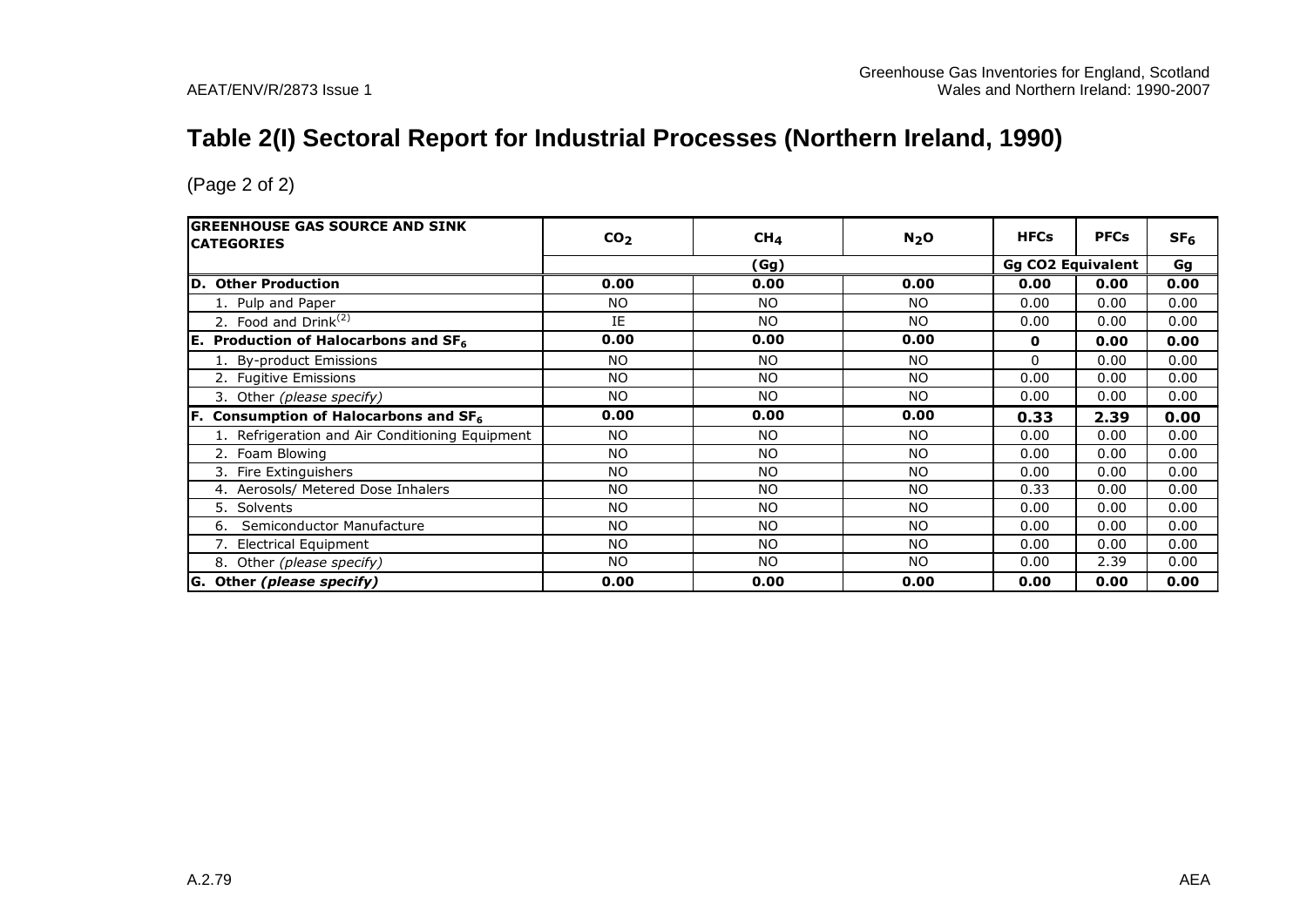# **Table 4 Sectoral Report for Agriculture (Northern Ireland, 1990)**

| <b>GREENHOUSE GAS SOURCE AND SINK CATEGORIES</b> | CH <sub>4</sub> | N <sub>2</sub> O |
|--------------------------------------------------|-----------------|------------------|
|                                                  |                 | (Gg)             |
| <b>Total Agriculture</b>                         | 113.92          | 8.31             |
| A. Enteric Fermentation                          | 96.15           | 0.00             |
| Cattle<br>1.                                     | 81.57           | <b>NO</b>        |
| 2.<br><b>Buffalo</b>                             | <b>NO</b>       | <b>NO</b>        |
| 3.<br>Sheep                                      | 13.37           | <b>NO</b>        |
| 4.<br>Goats                                      | 0.04            | <b>NO</b>        |
| 5.<br>Camels and Llamas                          | <b>NO</b>       | <b>NO</b>        |
| 6.<br>Horses                                     | 0.14            | <b>NO</b>        |
| 7.<br>Mules and Asses                            | <b>NO</b>       | <b>NO</b>        |
| 8.<br>Swine                                      | 1.03            | <b>NO</b>        |
| 9.<br>Poultry                                    | $\Omega$        | <b>NO</b>        |
| 10. Other (Deer)                                 | 0.01            | <b>NO</b>        |
| <b>Manure Management</b><br>B.                   | 17.71           | 0.76             |
| Cattle<br>1.                                     | 11.66           | <b>NO</b>        |
| 2.<br><b>Buffalo</b>                             | <b>NO</b>       | 0.00             |
| 3.<br>Sheep                                      | 0.32            | 0.00             |
| 4.<br>Goats                                      | 0.00            | 0.00             |
| 5.<br>Camels and Llamas                          | <b>NO</b>       | <b>NO</b>        |
| 6.<br>Horses                                     | 0.01            | 0.00             |
| 7.<br>Mules and Asses                            | <b>NO</b>       | <b>NO</b>        |
| 8.<br>Swine                                      | 4.85            | 0.00             |
| 9.<br>Poultry                                    | 0.87            | 0.00             |
| Other Livestock - Deer<br>10.                    | 0.00            | 0.00             |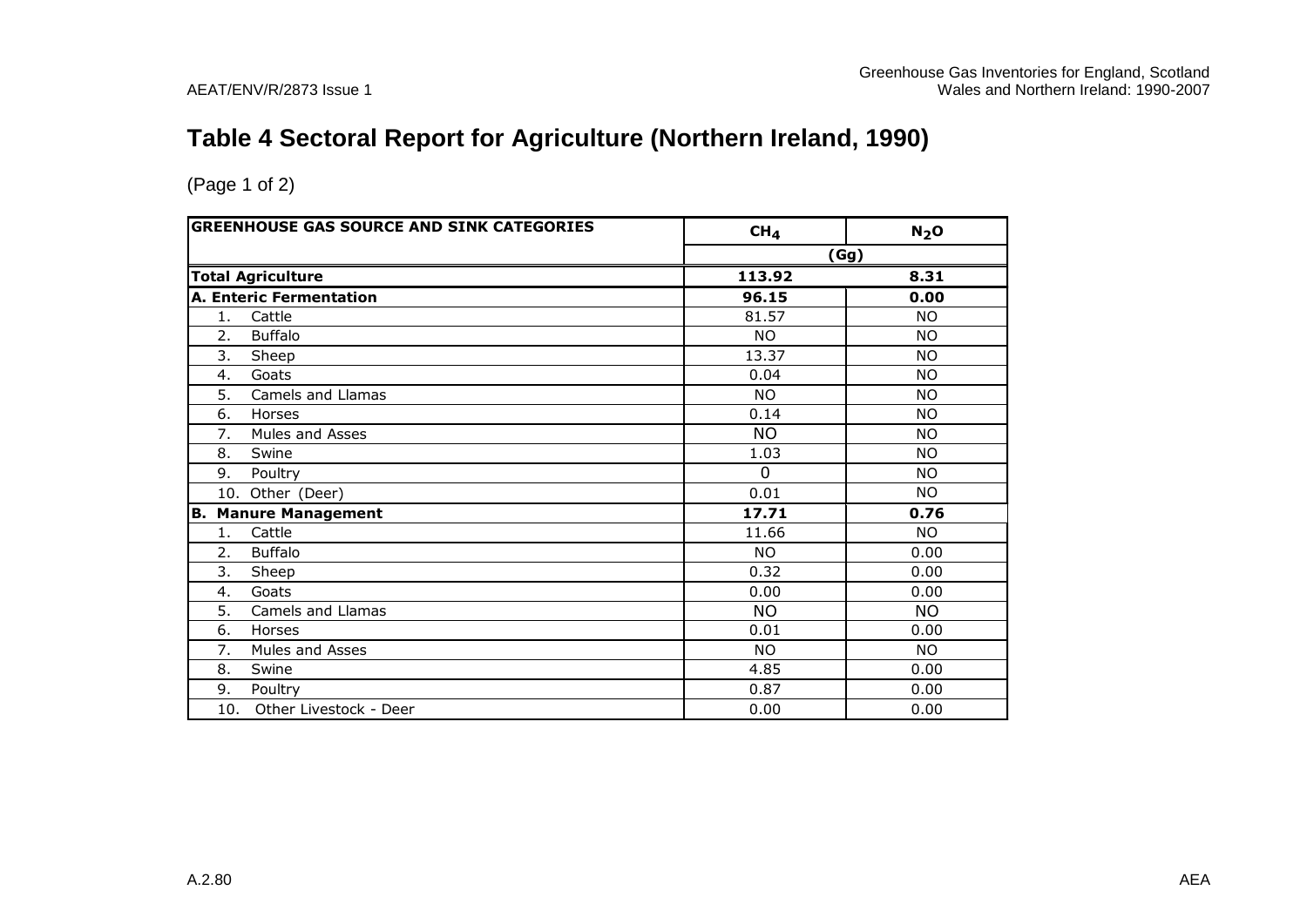# **Table 4 Sectoral Report for Agriculture (Northern Ireland, 1990)**

| <b>GREENHOUSE GAS SOURCE AND SINK CATEGORIES</b> | CH <sub>4</sub> | N <sub>2</sub> O |
|--------------------------------------------------|-----------------|------------------|
|                                                  |                 | (Gg)             |
| <b>B. Manure Management (continued)</b>          |                 |                  |
| 11. Anaerobic Lagoons                            | <b>NO</b>       | NO.              |
| 12. Liquid Systems                               | NO.             | 0.0191           |
| 13. Solid Storage and Dry Lot                    | <b>NO</b>       | 0.5859           |
| 14. Other AWMS                                   | <b>NO</b>       | 0.16             |
|                                                  |                 |                  |
| <b>Rice Cultivation</b><br>C.                    | <b>NO</b>       | <b>NO</b>        |
| D. Agricultural Soils <sup>(1)</sup>             | <b>NE</b>       | 7.54             |
| <b>E. Prescribed Burning of Savannas</b>         | <b>NO</b>       | <b>NO</b>        |
| F. Field Burning of Agricultural Residues        | 0.06            | 0.00             |
| 1. Cereals                                       | 0.06            | 0.00             |
| 2. Pulse                                         | NO.             | NO.              |
| 3. Tuber and Root                                | NO.             | NO.              |
| 4. Sugar Cane                                    | NO.             | NO.              |
| 5. Other (Linseed)                               | 0.00            | 0.00             |
| G. Other                                         | 0.00            | 0.00             |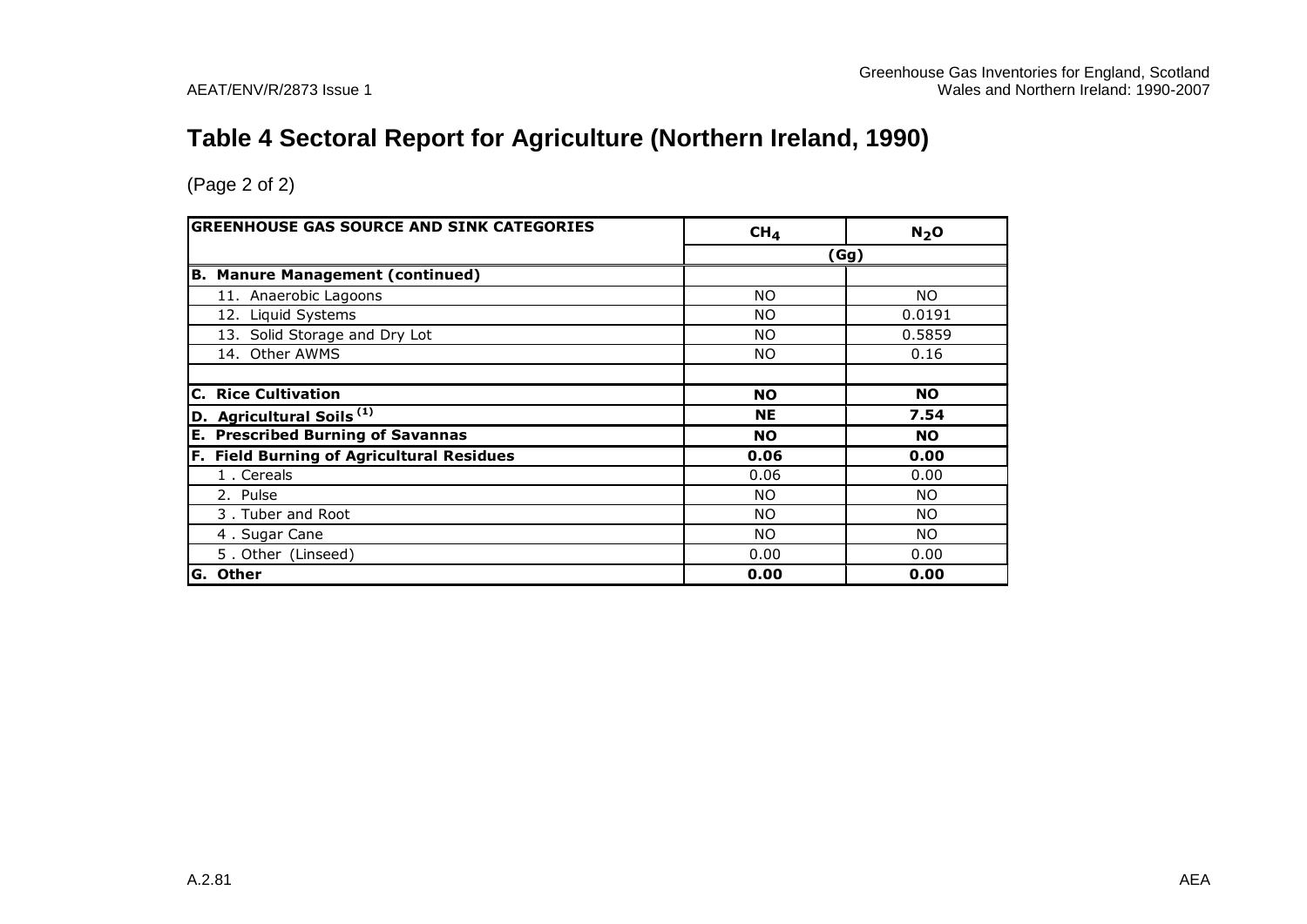# **Table 5 Sectoral Report for Land Use Change and Forestry (Northern Ireland, 1990)**

| <b>GREENHOUSE GAS SOURCE AND SINK CATEGORIES</b> | CO <sub>2</sub> | CH <sub>4</sub> | N <sub>2</sub> O |
|--------------------------------------------------|-----------------|-----------------|------------------|
|                                                  |                 | (Gg)            |                  |
| 5. Land-Use Change and Forestry                  | -30             | 0.06            | 0.00             |
| A. Forest Land                                   | $-730$          |                 |                  |
| B. Cropland                                      | 1,255           |                 |                  |
| C. Grassland                                     | $-1,079$        |                 |                  |
| D. Wetlands                                      |                 |                 |                  |
| E. Settlements                                   | 570             |                 |                  |
| F. Other land                                    |                 |                 |                  |
| G. Other activities                              | -45             |                 |                  |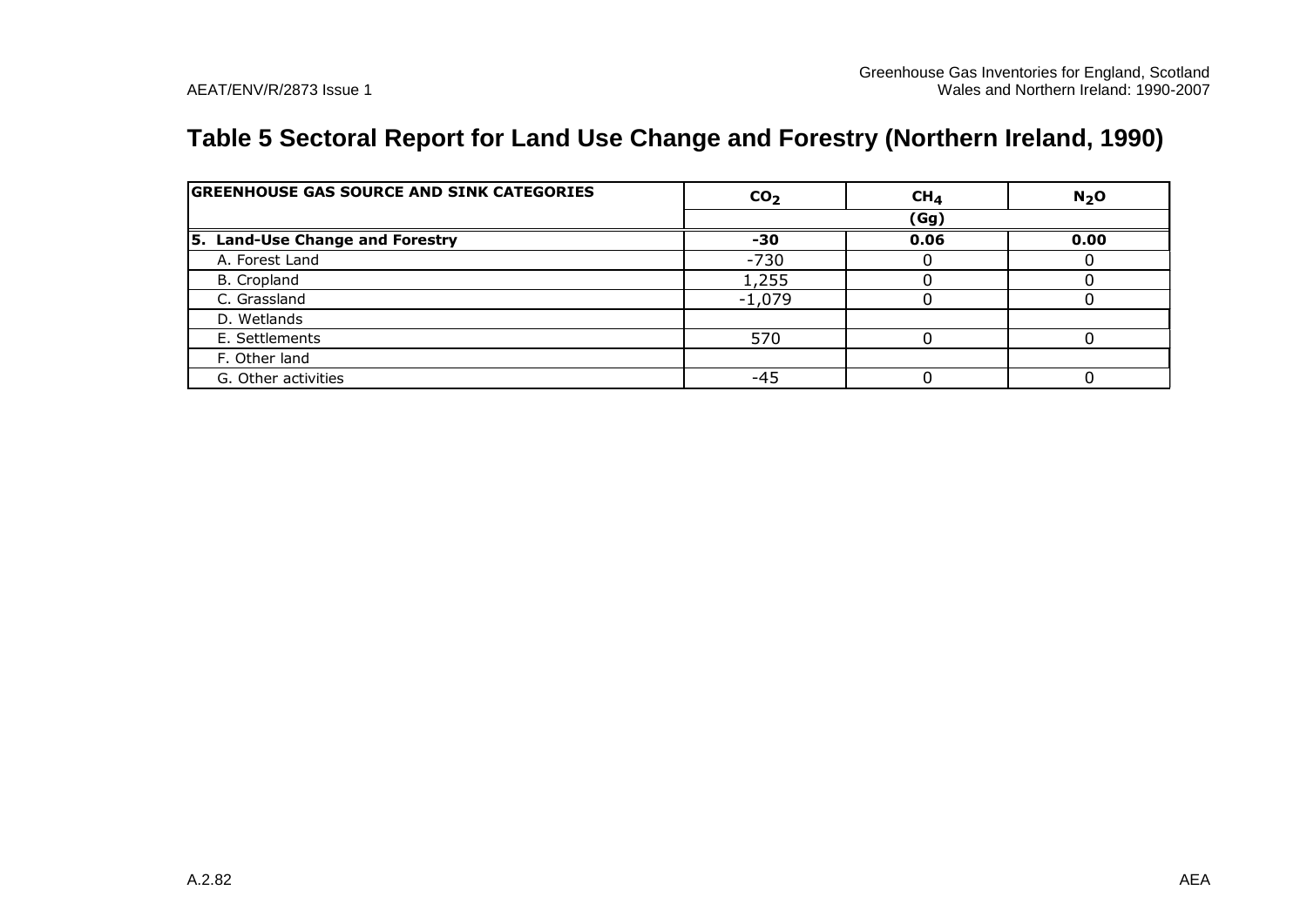# **Table 6 Sectoral Report for Waste (Northern Ireland, 1990)**

| <b>GREENHOUSE GAS SOURCE AND SINK CATEGORIES</b> | CO <sub>2</sub> | CH <sub>4</sub> | $N2$ O |
|--------------------------------------------------|-----------------|-----------------|--------|
|                                                  |                 | (Gg)            |        |
| <b>Total Waste</b>                               | 8.16            | 77              | 0.09   |
| A. Solid Waste Disposal on Land                  | 0.00            | 76              | 0.00   |
| 1. Managed Waste Disposal on Land                | 0.00            | 76              | 0.00   |
| 2. Unmanaged Waste Disposal Sites                |                 |                 |        |
| 3. Other (please specify)                        |                 |                 |        |
|                                                  |                 |                 |        |
| IB.<br><b>Wastewater Handling</b>                | 0.00            | 0.93            | 0.09   |
| 1. Industrial Wastewater                         |                 |                 |        |
| 2. Domestic and Commercial Wastewater            | 0.00            | 0.93            | 0.09   |
| 3. Other (please specify)                        |                 |                 |        |
|                                                  |                 |                 |        |
| C. Waste Incineration                            | 8.16            | 0.00            | 0.00   |
| D. Other (please specify)                        |                 |                 |        |
|                                                  |                 |                 |        |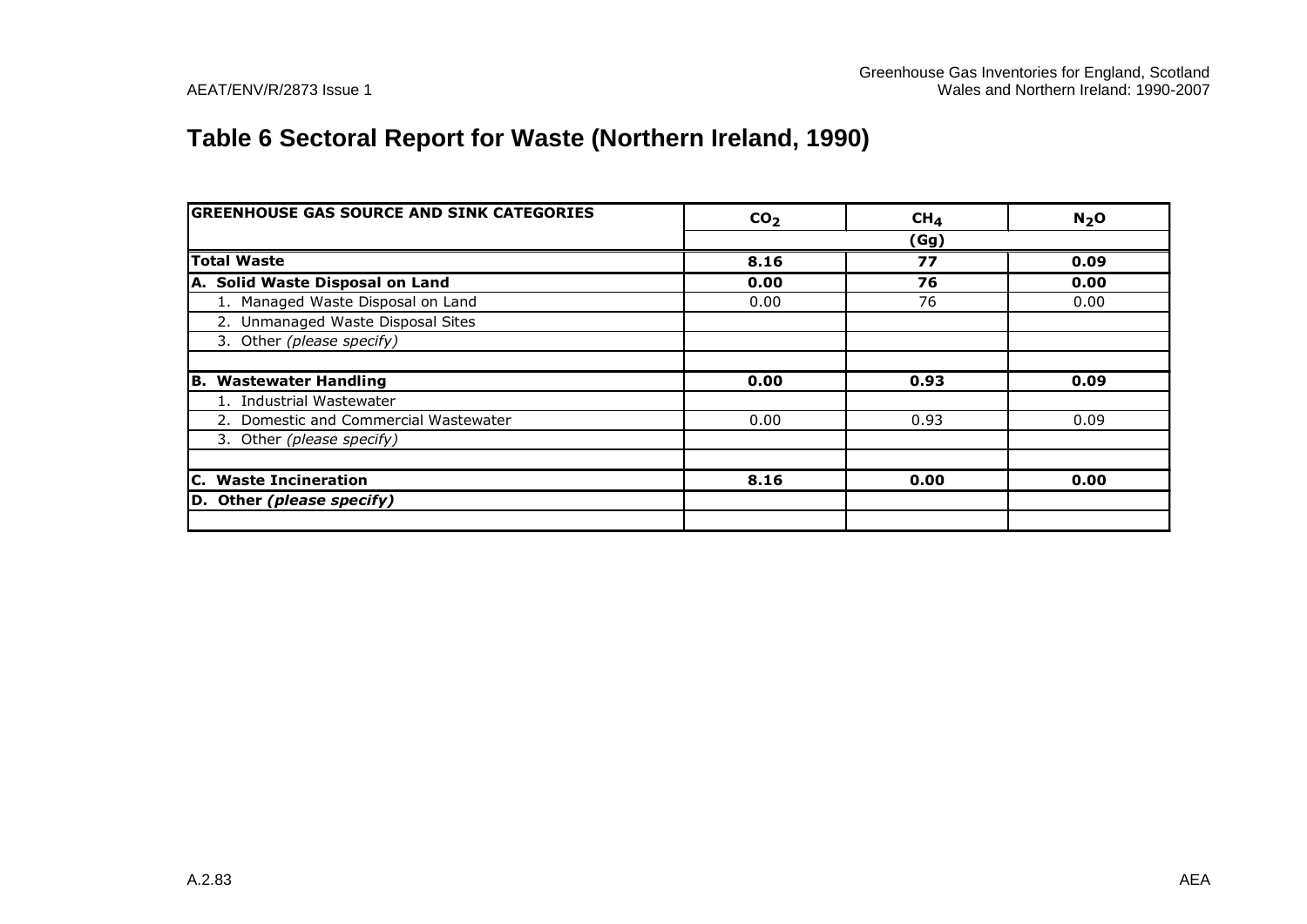#### **Table 7A Summary Report for National Greenhouse Gas Inventories (Northern Ireland, 1990)**

| <b>GREENHOUSE GAS SOURCE AND SINK CATEGORIES</b> | CO <sub>2</sub> | CH <sub>4</sub> | $N_2$ O | <b>HFCs</b> | <b>PFCs</b>           | SF <sub>6</sub> |  |
|--------------------------------------------------|-----------------|-----------------|---------|-------------|-----------------------|-----------------|--|
|                                                  |                 | (Gg)            |         |             | $CO2$ equivalent (Gg) |                 |  |
| <b>Total National Emissions and Removals</b>     | 17,351.91       | 206.86          | 10.28   | 0.33        | 2.39                  | 0.00            |  |
| 1. Energy                                        | 16,916.20       | 16.25           | 0.76    | 0.00        | 0.00                  | 0.00            |  |
| A. Fuel Combustion                               | 16,916.20       | 16.25           | 0.76    | 0.00        | 0.00                  | 0.00            |  |
| 1. Energy Industries                             | 5,463.26        | 0.15            | 0.09    | 0.00        | 0.00                  | 0.00            |  |
| 2. Manufacturing Industries and Construction     | 2,085.39        | 0.10            | 0.16    | 0.00        | 0.00                  | 0.00            |  |
| 3. Transport                                     | 3,523.22        | 0.75            | 0.13    | 0.00        | 0.00                  | 0.00            |  |
| 4. Other Sectors                                 | 5,733.34        | 15.24           | 0.39    | 0.00        | 0.00                  | 0.00            |  |
| 5. Other                                         | 110.98          | 0.00            | 0.00    | 0.00        | 0.00                  | 0.00            |  |
| B. Fugitive Emissions from Fuels                 | 0.00            | 0.00            | 0.00    | 0.00        | 0.00                  | 0.00            |  |
| 1. Solid Fuels                                   | 0.00            | 0.00            | 0.00    | 0.00        | 0.00                  | 0.00            |  |
| 2. Oil and Natural Gas                           | 0.00            | 0.00            | 0.00    | 0.00        | 0.00                  | 0.00            |  |
| 2. Industrial Processes                          | 457.12          | 0.00            | 1.11    | 0.33        | 2.39                  | 0.00            |  |
| A. Mineral Products                              | 415.87          | 0.00            | 0.00    | 0.00        | 0.00                  | 0.00            |  |
| <b>B.</b> Chemical Industry                      | 41.25           | 0.00            | 1.11    | 0.00        | 0.00                  | 0.00            |  |
| <b>Metal Production</b>                          | 0.00            | 0.00            | 0.00    | 0.00        | 0.00                  | 0.00            |  |
| D. Other Production <sup>(3)</sup>               | 0.00            | 0.00            | 0.00    | 0.00        | 0.00                  | 0.00            |  |
| E. Production of Halocarbons and $SF6$           | 0.00            | 0.00            | 0.00    | 0.00        | 0.00                  | 0.00            |  |
| F. Consumption of Halocarbons and $SF6$          | 0.00            | 0.00            | 0.00    | 0.33        | 2.39                  | 0.00            |  |
| G. Other                                         | 0.00            | 0.00            | 0.00    | 0.00        | 0.00                  | 0.00            |  |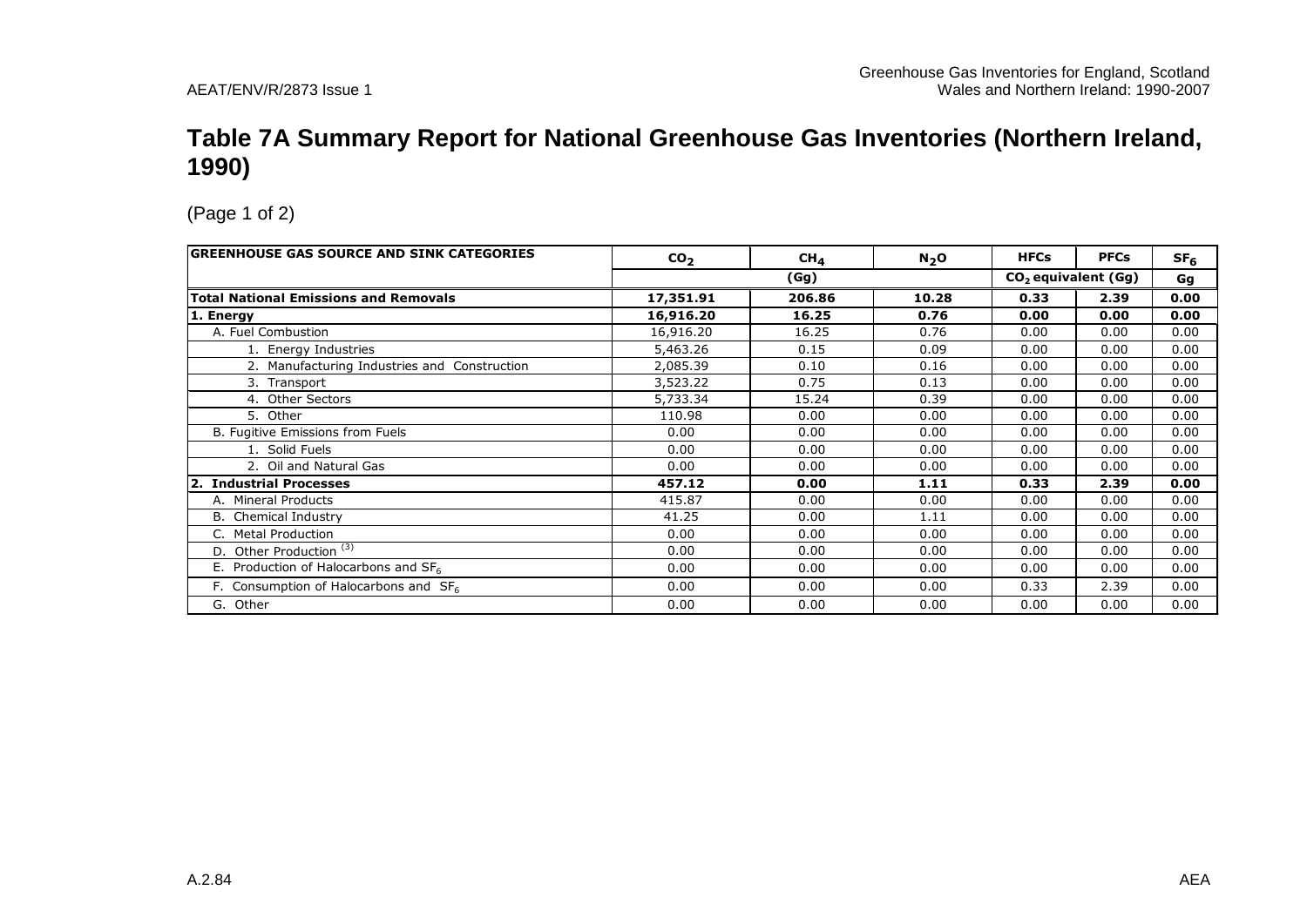#### **Table 7A Summary Report for National Greenhouse Gas Inventories (Northern Ireland, 1990)**

| GREENHOUSE GAS SOURCE AND SINK CATEGORIES   | CO <sub>2</sub> | CH <sub>4</sub> | N <sub>2</sub> O | <b>HFCs</b>           | <b>PFCs</b> | SF <sub>6</sub> |
|---------------------------------------------|-----------------|-----------------|------------------|-----------------------|-------------|-----------------|
|                                             |                 | (Gg)            |                  | $CO2$ equivalent (Gg) |             | (Gg)            |
| <b>Solvent and Other Product Use</b><br>l3. | 0.00            | 0.00            | 0.00             | 0.00                  | 0.00        | 0.00            |
| 4. Agriculture                              | 0.00            | 113.92          | 8.31             | 0.00                  | 0.00        | 0.00            |
| A. Enteric Fermentation                     |                 | 96.15           | 0.00             | 0.00                  | 0.00        | 0.00            |
| B. Manure Management                        |                 | 17.71           | 0.76             | 0.00                  | 0.00        | 0.00            |
| C. Rice Cultivation                         |                 | N <sub>O</sub>  | <b>NO</b>        | 0.00                  | 0.00        | 0.00            |
| D. Agricultural Soils                       |                 | <b>NE</b>       | 7.54             | 0.00                  | 0.00        | 0.00            |
| E. Prescribed Burning of Savannas           |                 | <b>NO</b>       | <b>NO</b>        | 0.00                  | 0.00        | 0.00            |
| F. Field Burning of Agricultural Residues   |                 | 0.06            | 0.00             | 0.00                  | 0.00        | 0.00            |
| G. Other                                    |                 | 0.00            | 0.00             | 0.00                  | 0.00        | 0.00            |
| 5. Land-Use Change and Forestry             | -30             | 0.06            | 0.00             | 0.00                  | 0.00        | 0.00            |
| A. Forest Land                              | $-730$          | 0.06            | 0.00             |                       |             |                 |
| <b>B.</b> Cropland                          | 1,255           | 0.00            | 0.00             |                       |             |                 |
| C. Grassland                                | $-1.079$        | 0.00            | 0.00             |                       |             |                 |
| D. Wetlands                                 | 0.00            | 0.00            | 0.00             |                       |             |                 |
| E. Settlements                              | 570             | 0.00            | 0.00             |                       |             |                 |
| F. Other land                               | 0.00            | 0.00            | 0.00             |                       |             |                 |
| G. Other activities                         | $-44.87$        | 0.00            | 0.00             |                       |             |                 |
| 6. Waste                                    | 8.2             | 76.6            | 0.09             | 0.00                  | 0.00        | 0.00            |
| A. Solid Waste Disposal on Land             | 0.00            | 75.70           | 0.00             | 0.00                  | 0.00        | 0.00            |
| B. Wastewater Handling                      | 0.00            | 0.93            | 0.09             | 0.00                  | 0.00        | 0.00            |
| Waste Incineration<br>C.                    | 8.16            | 0.00            | 0.00             | 0.00                  | 0.00        | 0.00            |
|                                             |                 |                 |                  |                       |             | 0.00            |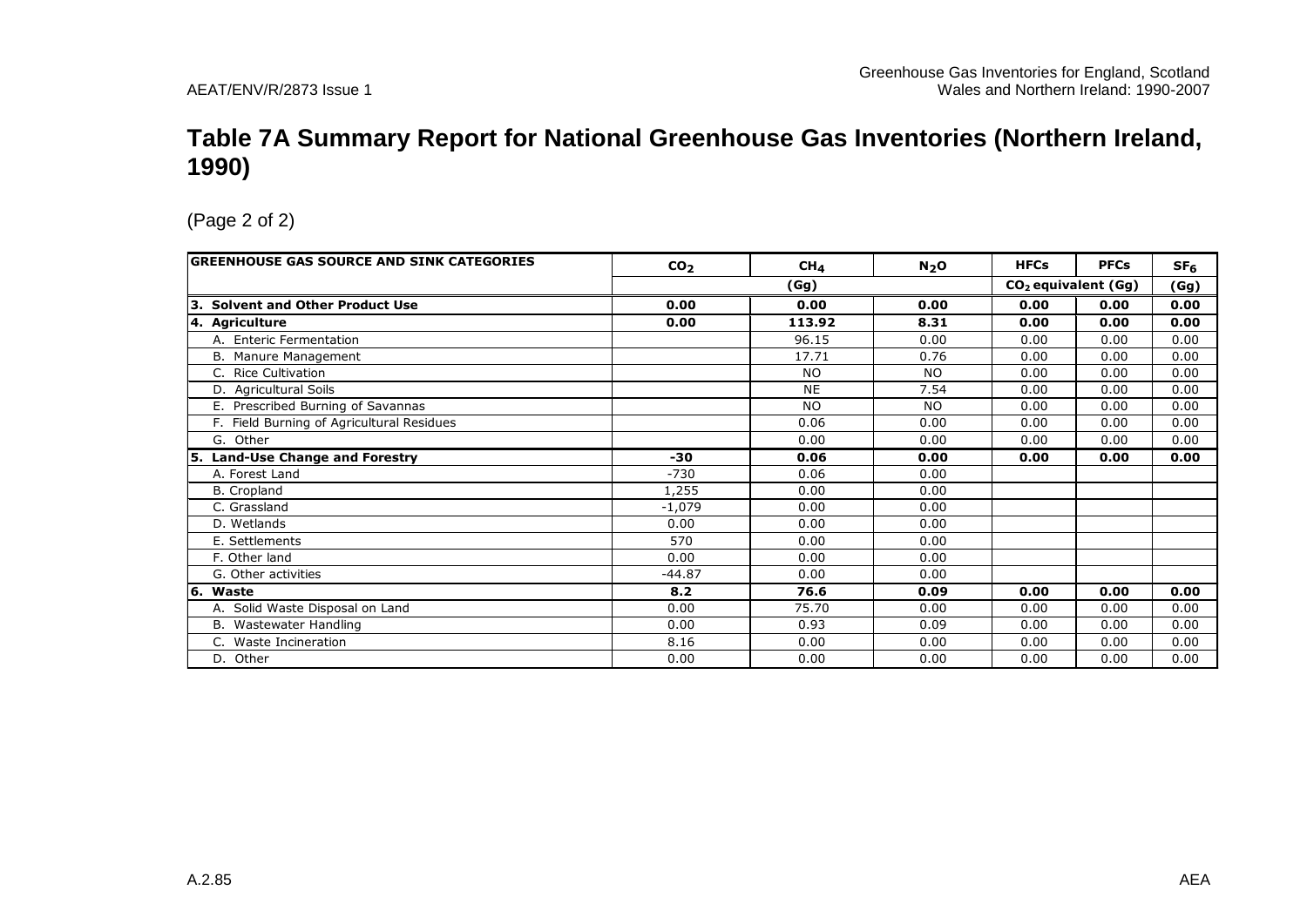#### **Table 7A Summary Report for National Greenhouse Gas Inventories (Northern Ireland, 1995)**

| <b>GREENHOUSE GAS SOURCE AND SINK</b>        | CO <sub>2</sub> | CH <sub>4</sub> | $N2$ O | <b>HFCs</b>                     | <b>PFCs</b> | SF <sub>6</sub> |
|----------------------------------------------|-----------------|-----------------|--------|---------------------------------|-------------|-----------------|
| <b>CATEGORIES</b>                            |                 | (Gg)            |        | CO <sub>2</sub> equivalent (Gg) | Gg          |                 |
| <b>Total National Emissions and Removals</b> | 17000.66        | 194.45          | 10.79  | 41.10                           | 0.86        | 0.00            |
| 1. Energy                                    | 16749.77        | 7.99            | 0.84   | 0.00                            | 0.00        | 0.00            |
| A. Fuel Combustion                           | 16749.77        | 7.99            | 0.84   |                                 |             |                 |
| 1. Energy Industries                         | 6805.46         | 0.15            | 0.13   |                                 |             |                 |
| 2. Manufacturing Industries and Construction | 1690.35         | 0.10            | 0.14   |                                 |             |                 |
| 3. Transport                                 | 3802.96         | 0.57            | 0.26   |                                 |             |                 |
| 4. Other Sectors                             | 4361.89         | 7.18            | 0.31   |                                 |             |                 |
| 5. Other                                     | 89.11           | 0.00            | 0.00   |                                 |             |                 |
| B. Fugitive Emissions from Fuels             | 0.00            | 0.00            | 0.00   |                                 |             |                 |
| 1. Solid Fuels                               | 0.00            | 0.00            | 0.00   |                                 |             |                 |
| 2. Oil and Natural Gas                       | 0.00            | 0.00            | 0.00   |                                 |             |                 |
| 2. Industrial Processes                      | 385.29          | 0.00            | 1.42   | 41.10                           | 0.86        | 0.00            |
| A. Mineral Products                          | 338.40          | 0.00            | 0.00   | 0.00                            | 0.00        | 0.00            |
| <b>B.</b> Chemical Industry                  | 46.89           | 0.00            | 1.42   | 0.00                            | 0.00        | 0.00            |
| <b>Metal Production</b>                      | 0.00            | 0.00            | 0.00   | 0.00                            | 0.00        | 0.00            |
| Other Production <sup>(3)</sup><br>D.        |                 |                 |        |                                 |             |                 |
| E. Production of Halocarbons and $SF6$       | 0.00            | 0.00            | 0.00   | 0.00                            | 0.00        | 0.00            |
| F. Consumption of Halocarbons and $SF6$      | 0.00            | 0.00            | 0.00   | 41.10                           | 0.86        | 0.00            |
| G. Other                                     |                 |                 |        |                                 |             |                 |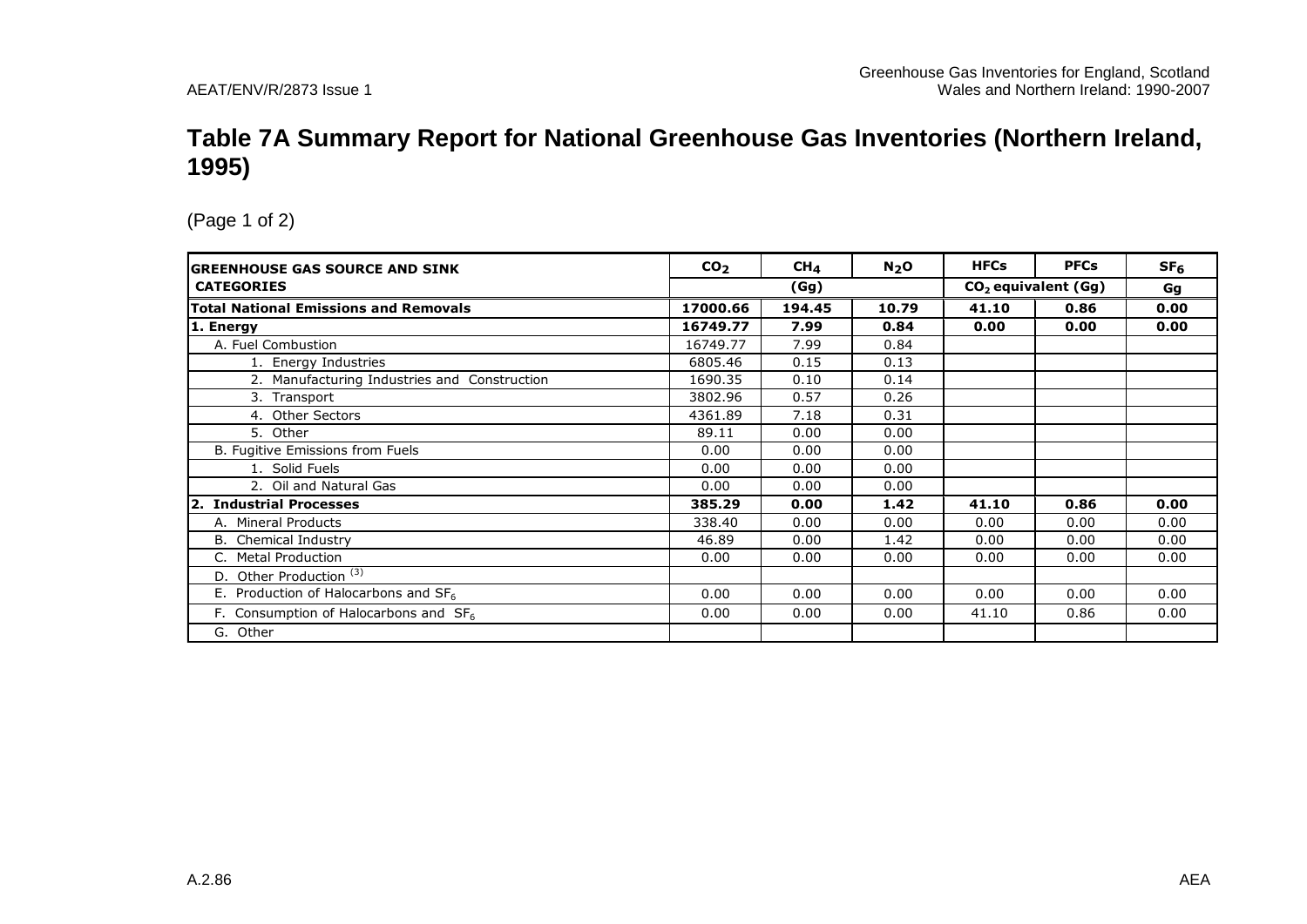#### **Table 7A Summary Report for National Greenhouse Gas Inventories (Northern Ireland, 1995)**

| <b>GREENHOUSE GAS SOURCE AND SINK</b>     | CO <sub>2</sub> | CH <sub>4</sub> | N <sub>2</sub> O | <b>HFCs</b> | <b>PFCs</b>           | SF <sub>6</sub> |
|-------------------------------------------|-----------------|-----------------|------------------|-------------|-----------------------|-----------------|
| <b>CATEGORIES</b>                         |                 | (Gg)            |                  |             | $CO2$ equivalent (Gg) | (Gg)            |
| 3. Solvent and Other Product Use          | 0.00            | 0.00            | 0.00             | 0.00        | 0.00                  | 0.00            |
| 4. Agriculture                            | 0.00            | 118.24          | 8.43             | 0.00        | 0.00                  | 0.00            |
| A. Enteric Fermentation                   |                 | 100.11          | 0.00             |             |                       |                 |
| B. Manure Management                      |                 | 18.13           | 0.78             |             |                       |                 |
| <b>Rice Cultivation</b><br>C.             |                 | NO.             | <b>NO</b>        |             |                       |                 |
| D. Agricultural Soils                     |                 | 0.00            | 7.65             |             |                       |                 |
| Prescribed Burning of Savannas<br>Е.      |                 | NO.             | <b>NO</b>        |             |                       |                 |
| F. Field Burning of Agricultural Residues |                 | 0.00            | 0.00             |             |                       |                 |
| G. Other                                  |                 | 0.00            | 0.00             |             |                       |                 |
| 5. Land-Use Change and Forestry           | $-140.83$       | 0.01            | 0.00             | 0.00        | 0.00                  | 0.00            |
| A. Forest Land                            | $-719.89$       | 0.01            | 0.00             |             |                       |                 |
| <b>B.</b> Cropland                        | 1196.13         | 0.00            | 0.00             |             |                       |                 |
| C. Grassland                              | $-1113.33$      | 0.00            | 0.00             |             |                       |                 |
| D. Wetlands                               | 0.00            | 0.00            | 0.00             |             |                       |                 |
| E. Settlements                            | 568.50          | 0.00            | 0.00             |             |                       |                 |
| F. Other land                             | 0.00            | 0.00            | 0.00             |             |                       |                 |
| G. Other activities                       | $-72.24$        | 0.00            | 0.00             |             |                       |                 |
| 6. Waste                                  | 6.43            | 68.21           | 0.10             | 0.00        | 0.00                  | 0.00            |
| A. Solid Waste Disposal on Land           | 0.00            | 67.23           | 0.00             |             |                       |                 |
| Wastewater Handling<br>В.                 | 0.00            | 0.98            | 0.10             |             |                       |                 |
| C. Waste Incineration                     | 6.43            | 0.00            | 0.00             |             |                       |                 |
| D. Other                                  |                 |                 |                  |             |                       |                 |
| 7. Other (please specify)                 | 0.00            | 0.00            | 0.00             |             |                       |                 |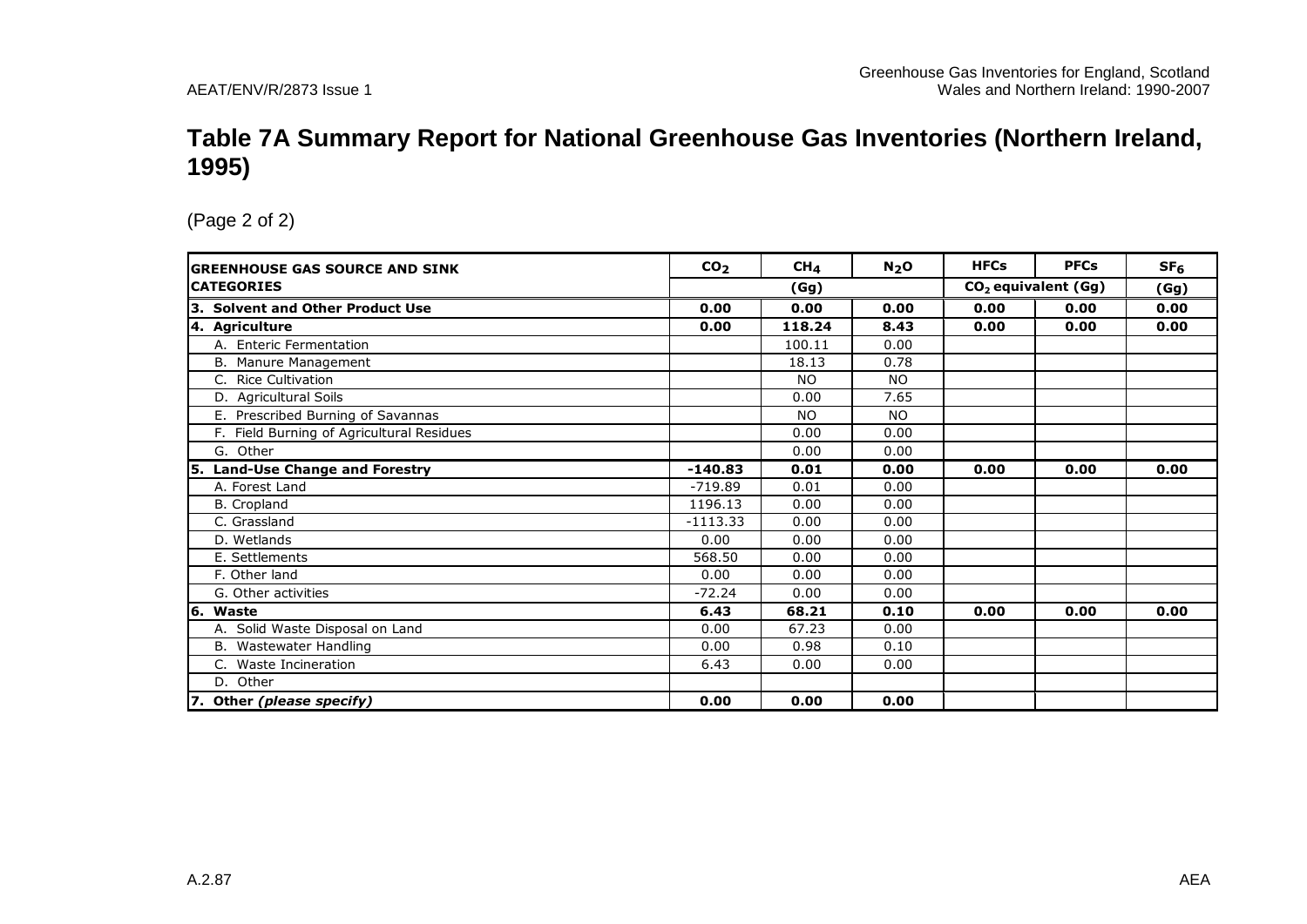#### **Table 7A Summary Report for National Greenhouse Gas Inventories (Northern Ireland, 2006)**

| <b>GREENHOUSE GAS SOURCE AND SINK</b>            | CO <sub>2</sub> | CH <sub>4</sub> | N <sub>2</sub> O | <b>HFCs</b> | <b>PFCs</b>           | SF <sub>6</sub> |
|--------------------------------------------------|-----------------|-----------------|------------------|-------------|-----------------------|-----------------|
| <b>CATEGORIES</b>                                |                 | (Gg)            |                  |             | $CO2$ equivalent (Gg) | Gg              |
| <b>Total National Emissions and Removals</b>     | 17060.87        | 157.15          | 8.13             | 253.22      | 0.00                  | 0.00            |
| 1. Energy                                        | 16899.28        | 3.21            | 0.63             | 0.00        | 0.00                  | 0.00            |
| A. Fuel Combustion                               | 16899.28        | 3.21            | 0.63             |             |                       |                 |
| 1. Energy Industries                             | 5698.38         | 0.09            | 0.08             |             |                       |                 |
| 2. Manufacturing Industries and Construction     | 1429.50         | 0.09            | 0.14             |             |                       |                 |
| 3. Transport                                     | 5183.62         | 0.21            | 0.18             |             |                       |                 |
| 4. Other Sectors                                 | 4523.47         | 2.82            | 0.23             |             |                       |                 |
| 5. Other                                         | 64.31           | 0.00            | 0.00             |             |                       |                 |
| B. Fugitive Emissions from Fuels                 | 0.00            | 0.00            | 0.00             |             |                       |                 |
| 1. Solid Fuels                                   | 0.00            | 0.00            | 0.00             |             |                       |                 |
| 2. Oil and Natural Gas                           | 0.00            | 0.00            | 0.00             |             |                       |                 |
| 2. Industrial Processes                          | 450.74          | 0.00            | 0.00             | 253.22      | 0.00                  | 0.00            |
| A. Mineral Products                              | 398.73          | 0.00            | 0.00             | 0.00        | 0.00                  | 0.00            |
| B. Chemical Industry                             | 52.01           | 0.00            | 0.00             | 0.00        | 0.00                  | 0.00            |
| C. Metal Production                              | 0.00            | 0.00            | 0.00             | 0.00        | 0.00                  | 0.00            |
| Other Production <sup>(3)</sup><br>D.            |                 |                 |                  |             |                       |                 |
| E. Production of Halocarbons and SF <sub>6</sub> | 0.00            | 0.00            | 0.00             | 0.00        | 0.00                  | 0.00            |
| F. Consumption of Halocarbons and $SF6$          | 0.00            | 0.00            | 0.00             | 253.22      | 0.00                  | 0.00            |
| G. Other                                         |                 |                 |                  |             |                       |                 |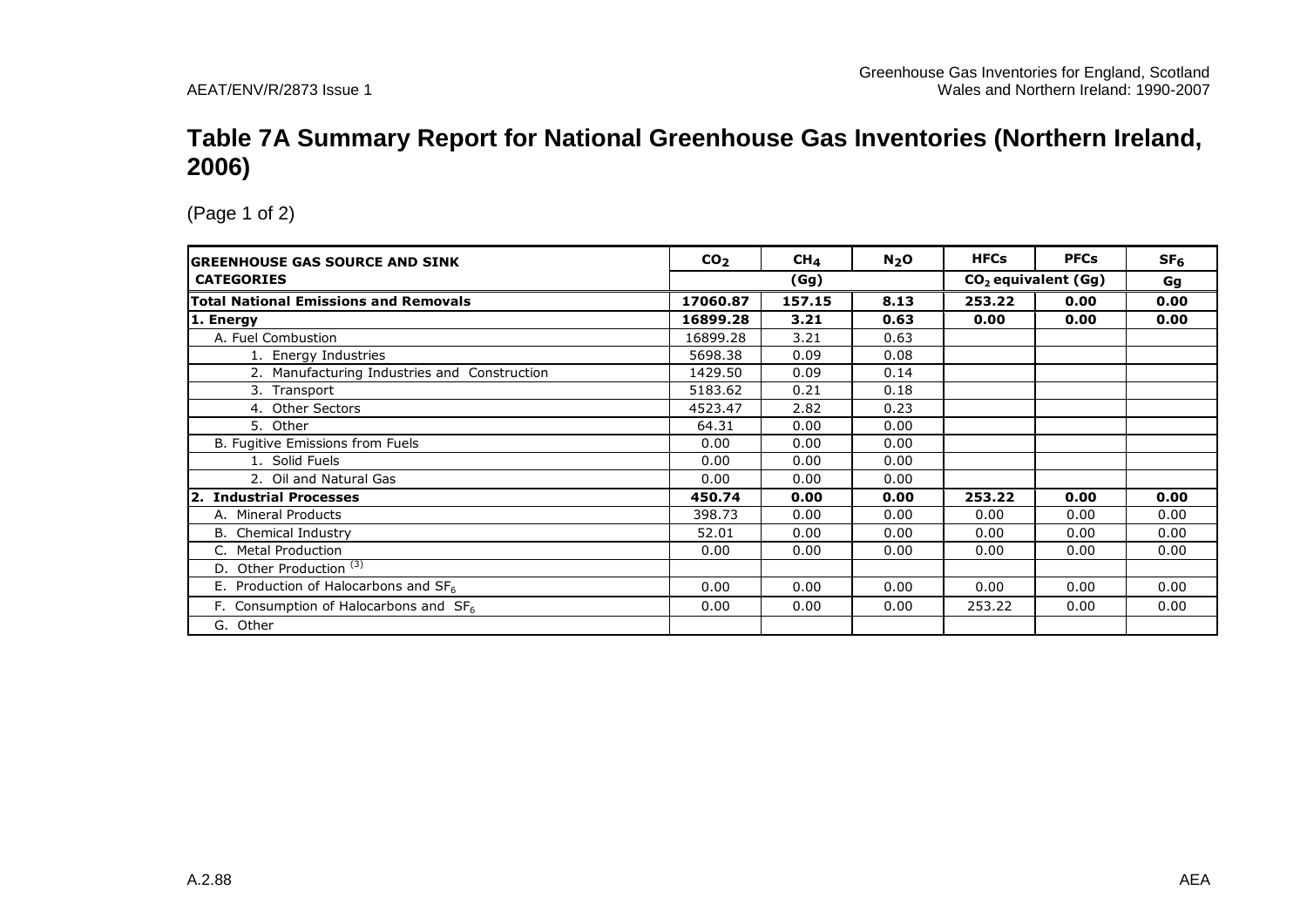#### **Table 7A Summary Report for National Greenhouse Gas Inventories (Northern Ireland, 2006)**

| <b>GREENHOUSE GAS SOURCE AND SINK</b>     | CO <sub>2</sub> | CH <sub>4</sub> | $N2$ O    | <b>HFCs</b> | <b>PFCs</b>           | SF <sub>6</sub> |
|-------------------------------------------|-----------------|-----------------|-----------|-------------|-----------------------|-----------------|
| <b>CATEGORIES</b>                         | (Gg)            |                 |           |             | $CO2$ equivalent (Gg) | (Gg)            |
| 3. Solvent and Other Product Use          | 0.00            | 0.00            | 0.00      | 0.00        | 0.00                  | 0.00            |
| 4. Agriculture                            | 0.00            | 117.17          | 7.37      | 0.00        | 0.00                  | 0.00            |
| A. Enteric Fermentation                   |                 | 99.48           | 0.00      |             |                       |                 |
| B. Manure Management                      |                 | 17.69           | 0.73      |             |                       |                 |
| C. Rice Cultivation                       |                 | N <sub>O</sub>  | <b>NO</b> |             |                       |                 |
| D. Agricultural Soils                     |                 | 0.00            | 6.64      |             |                       |                 |
| E. Prescribed Burning of Savannas         |                 | <b>NO</b>       | <b>NO</b> |             |                       |                 |
| F. Field Burning of Agricultural Residues |                 | 0.00            | 0.00      |             |                       |                 |
| G. Other                                  |                 | 0.00            | 0.00      |             |                       |                 |
| <b>Land-Use Change and Forestry</b><br>5. | $-295.40$       | 0.00            | 0.00      | 0.00        | 0.00                  | 0.00            |
| A. Forest Land                            | $-622.40$       | 0.00            | 0.00      |             |                       |                 |
| <b>B.</b> Cropland                        | 1112.70         | 0.00            | 0.00      |             |                       |                 |
| C. Grassland                              | $-1238.73$      | 0.00            | 0.00      |             |                       |                 |
| D. Wetlands                               | 0.00            | 0.00            | 0.00      |             |                       |                 |
| E. Settlements                            | 569.15          | 0.00            | 0.00      |             |                       |                 |
| F. Other land                             | 0.00            | 0.00            | 0.00      |             |                       |                 |
| G. Other activities                       | $-116.13$       | 0.00            | 0.00      |             |                       |                 |
| 6. Waste                                  | 6.25            | 36.76           | 0.12      | 0.00        | 0.00                  | 0.00            |
| A. Solid Waste Disposal on Land           | 0.00            | 35.66           | 0.00      |             |                       |                 |
| B. Wastewater Handling                    | 0.00            | 1.10            | 0.12      |             |                       |                 |
| C. Waste Incineration                     | 6.25            | 0.00            | 0.00      |             |                       |                 |
| D. Other                                  |                 |                 |           |             |                       |                 |
| 7. Other (please specify)                 | 0.00            | 0.00            | 0.00      |             |                       |                 |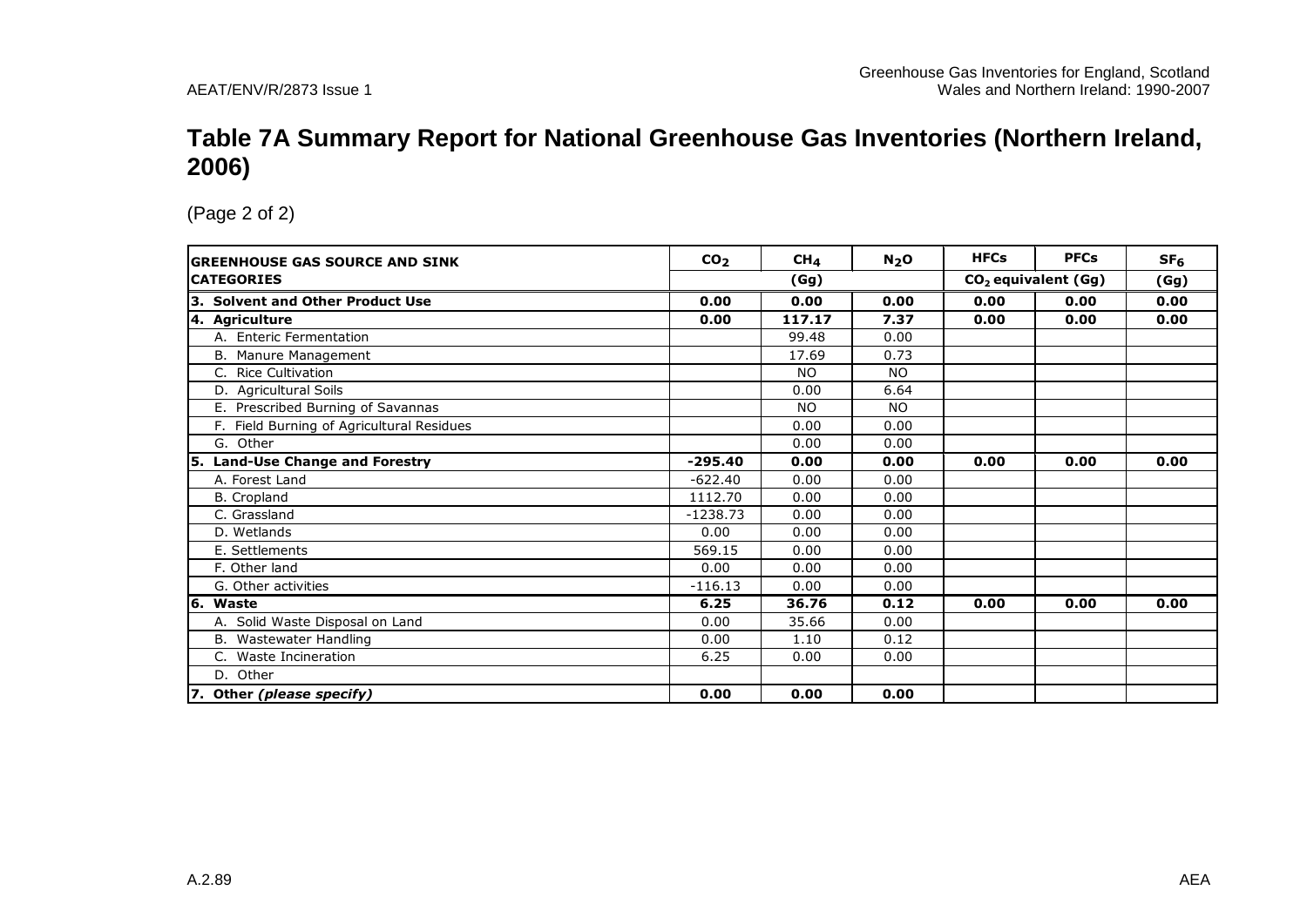# **Table 1 Sectoral Report for Energy (Northern Ireland, 2007)**

| <b>GREENHOUSE GAS SOURCE AND SINK CATEGORIES</b>          | CO <sub>2</sub> | CH <sub>4</sub> | $N_2$ O   |
|-----------------------------------------------------------|-----------------|-----------------|-----------|
|                                                           |                 | (Gg)            |           |
| <b>Total Energy</b>                                       | 15,620          | 3.48            | 0.60      |
| A. Fuel Combustion Activities (Sectoral Approach)         | 15,620          | 3.48            | 0.60      |
| 1. Energy Industries                                      | 4,640           | 0.08            | 0.06      |
| a. Public Electricity and Heat Production                 | 4,640           | 0.08            | 0.06      |
| b. Petroleum Refining                                     | 0               | 0.00            | 0.00      |
| c. Manufacture of Solid Fuels and Other Energy Industries | 0               | 0.00            | 0.00      |
| 2. Manufacturing Industries and Construction              | 1,406           | 0.09            | 0.14      |
| a. Iron and Steel                                         | 0               | 0.00            | 0.00      |
| b. Non-Ferrous Metals                                     | IE              | IE              | IE        |
| c. Chemicals                                              | ΙE              | IE              | IE        |
| d. Pulp, Paper and Print                                  | IE              | IE              | IE        |
| e. Food Processing, Beverages and Tobacco                 | IE              | <b>IF</b>       | <b>TF</b> |
| f. Other (please specify)                                 | 1,406           | 0.09            | 0.14      |
| 3. Transport                                              | 5,267           | 0.19            | 0.18      |
| a. Civil Aviation                                         | 209             | 0.00            | 0.01      |
| b. Road Transportation                                    | 4,804           | 0.18            | 0.15      |
| Railways                                                  | 43              | 0.00            | 0.02      |
| d. Navigation                                             | 202             | 0.00            | 0.00      |
| e. Other Transportation (please specify)                  | 9               | 0.00            | 0.00      |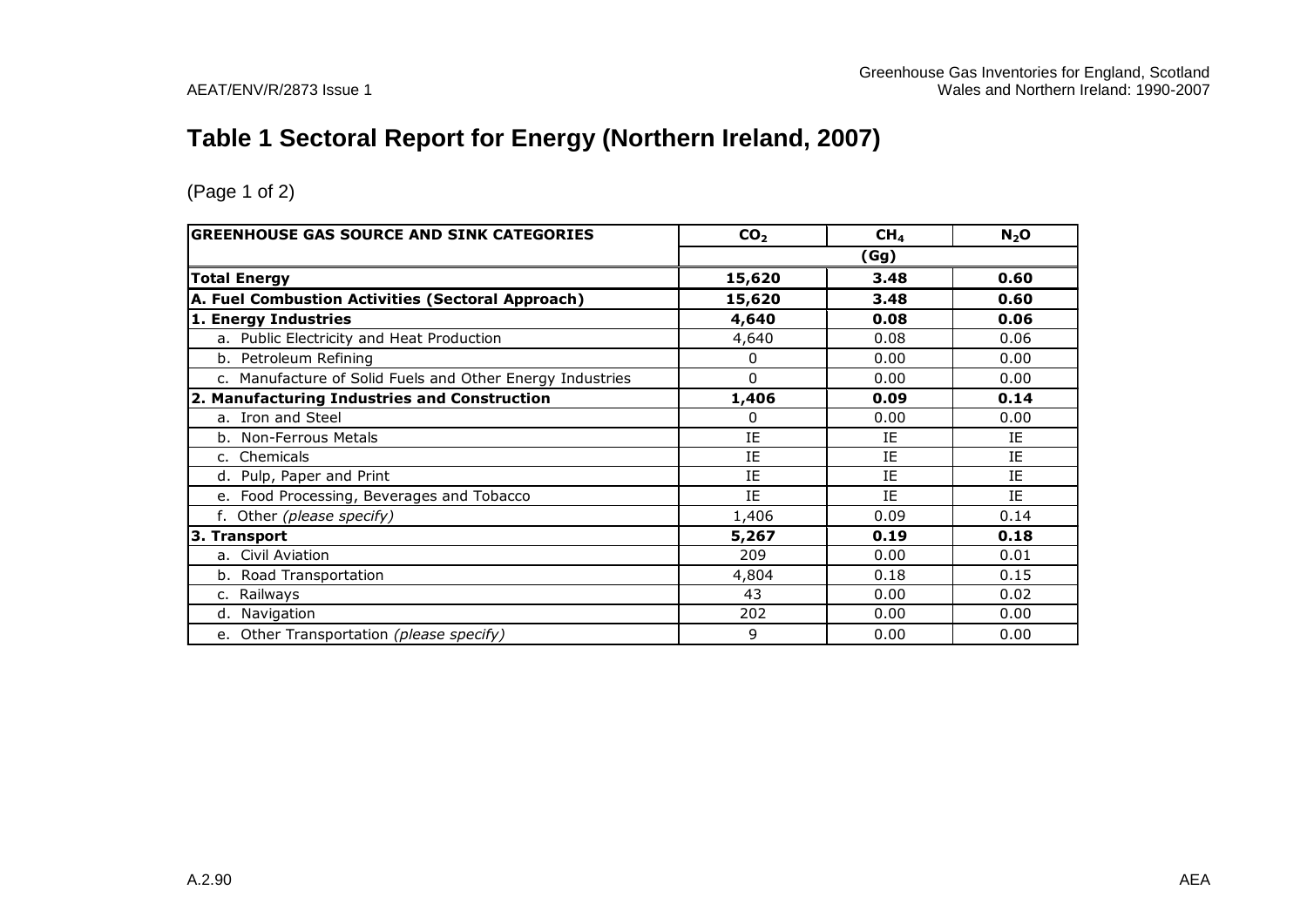# **Table 1 Sectoral Report for Energy (Northern Ireland, 2007)**

| <b>GREENHOUSE GAS SOURCE AND SINK CATEGORIES</b> | CO <sub>2</sub> | CH <sub>4</sub> | N <sub>2</sub> O |
|--------------------------------------------------|-----------------|-----------------|------------------|
|                                                  |                 | (Gg)            |                  |
| 4. Other Sectors                                 | 4,225           | 3.11            | 0.22             |
| a. Commercial/Institutional                      | 328             | 0.03            | 0.00             |
| b. Residential                                   | 3,465           | 3.05            | 0.05             |
| c. Agriculture/Forestry/Fisheries                | 432             | 0.03            | 0.17             |
| 5. Other (Military Aircraft and Naval Vessels)   | 82              | 0.00            | 0.00             |
| <b>B. Fugitive Emissions from Fuels</b>          | 0.00            | 0.00            | 0.00             |
| 1. Solid Fuels                                   | 0.00            | 0.00            | 0.00             |
| a. Coal Mining                                   | 0.00            | 0.00            | 0.00             |
| b. Solid Fuel Transformation                     | 0.00            | 0.00            | 0.00             |
| c. Other (please specify)                        | <b>NO</b>       | <b>NO</b>       | <b>NO</b>        |
| 2. Oil and Natural Gas                           | 0.00            | 0.00            | 0.00             |
| a. Oil                                           | 0.00            | 0.00            | 0.00             |
| b. Natural Gas                                   | 0.00            | 0.00            | NO.              |
| c. Venting and Flaring                           | 0.00            | 0.00            | 0.00             |
| Flaring                                          | 0.00            | 0.00            | 0.00             |
| Venting                                          | 0.00            | 0.00            | NO.              |
| Memo Items: $(2)$                                |                 |                 |                  |
| <b>International Bunkers</b>                     | <b>NA</b>       | <b>NA</b>       | <b>NA</b>        |
| Aviation                                         | <b>NA</b>       | <b>NA</b>       | <b>NA</b>        |
| Marine                                           | <b>NA</b>       | <b>NA</b>       | <b>NA</b>        |
| CO <sub>2</sub> Emissions from Biomass           | <b>NE</b>       |                 |                  |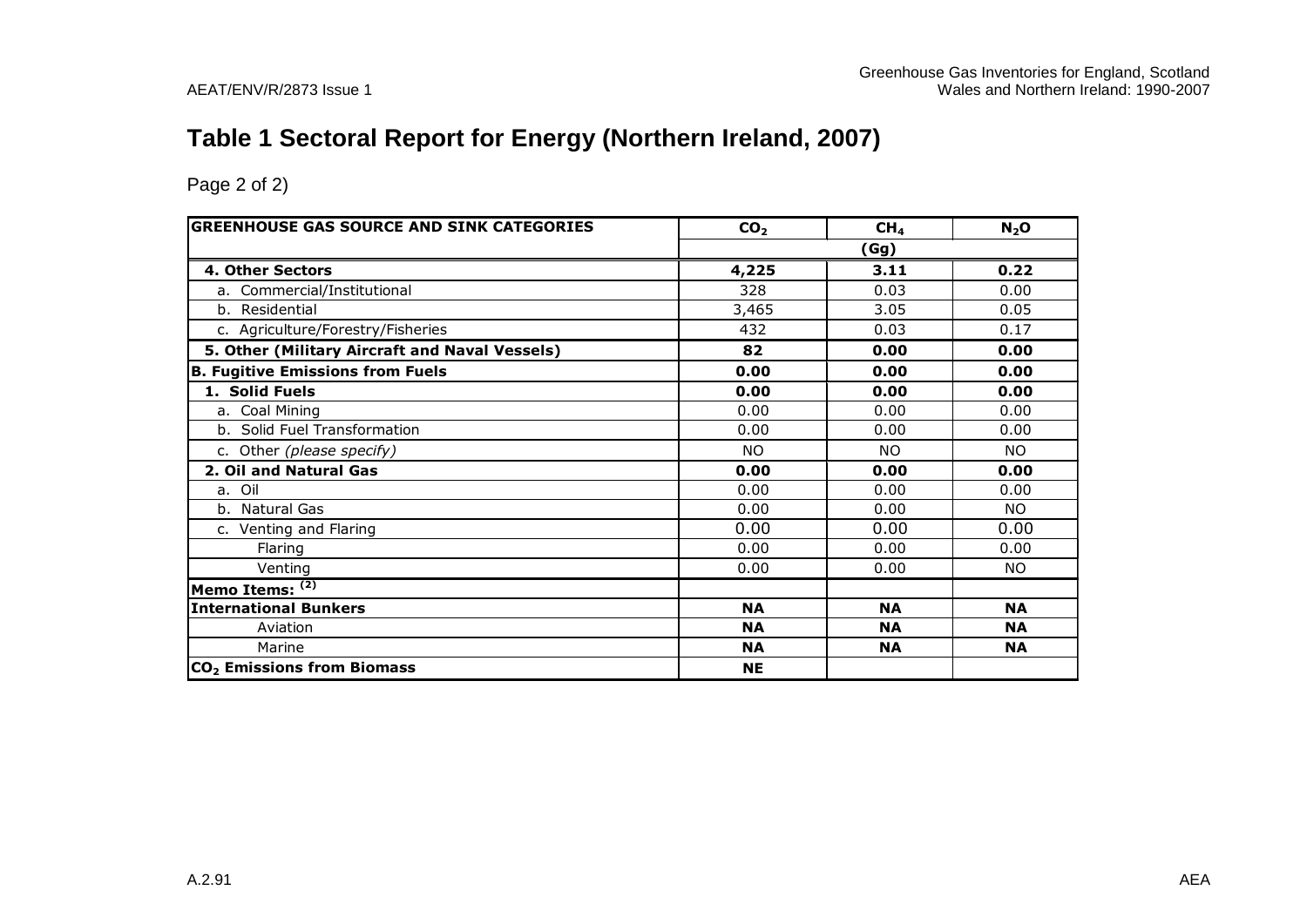# **Table 2(I) Sectoral Report for Industrial Processes (Northern Ireland, 2007)**

| <b>GREENHOUSE GAS SOURCE AND SINK CATEGORIES</b>             | CO <sub>2</sub> | CH <sub>4</sub> | $N_2$ O   | <b>HFCs</b> | <b>PFCs</b>              | SF <sub>6</sub> |
|--------------------------------------------------------------|-----------------|-----------------|-----------|-------------|--------------------------|-----------------|
|                                                              |                 | (Gg)            |           |             | <b>Gg CO2 Equivalent</b> | Gg              |
| <b>Total Industrial Processes</b>                            | 501.61          | 0.00            | 0.00      | 251.73      | 0.00                     | 0.00            |
| <b>A. Mineral Products</b>                                   | 449.75          | 0.00            | 0.00      | 0.00        | 0.00                     | 0.00            |
| 1. Cement Production                                         | 439.89          | NO.             | NO.       | 0.00        | 0.00                     | 0.00            |
| 2. Lime Production                                           | 0.00            | <b>NO</b>       | <b>NO</b> | 0.00        | 0.00                     | 0.00            |
| 3. Limestone and Dolomite Use                                | 3.47            | <b>NO</b>       | <b>NO</b> | 0.00        | 0.00                     | 0.00            |
| 4. Soda Ash Production and Use                               | 6.39            | <b>NO</b>       | <b>NO</b> | 0.00        | 0.00                     | 0.00            |
| 5. Asphalt Roofing                                           | <b>NE</b>       | <b>NO</b>       | <b>NO</b> | 0.00        | 0.00                     | 0.00            |
| 6. Road Paving with Asphalt                                  | <b>NE</b>       | <b>NO</b>       | <b>NO</b> | 0.00        | 0.00                     | 0.00            |
| 7. Other (fletton bricks)                                    | 0.00            | 0.00            | <b>NO</b> | 0.00        | 0.00                     | 0.00            |
| <b>B.</b> Chemical Industry                                  | 51.86           | 0.00            | 0.00      | 0.00        | 0.00                     | 0.00            |
| 1. Ammonia Production                                        | 0.00            | <b>NE</b>       | <b>NO</b> | 0.00        | 0.00                     | 0.00            |
| 2. Nitric Acid Production                                    | <b>NO</b>       | <b>NO</b>       | 0.00      | 0.00        | 0.00                     | 0.00            |
| 3. Adipic Acid Production                                    | <b>NO</b>       | <b>NO</b>       | 0.00      | 0.00        | 0.00                     | 0.00            |
| 4. Carbide Production                                        | NO.             | <b>NO</b>       | NO.       | 0.00        | 0.00                     | 0.00            |
| 5. Other (please specify)                                    | 51.86           | 0.00            | <b>NO</b> | 0.00        | 0.00                     | 0.00            |
| <b>C. Metal Production</b>                                   | 0.00            | 0.00            | 0.00      | 0.00        | 0.00                     | 0.00            |
| 1. Iron and Steel Production                                 | 0.00            | 0.00            | 0.00      | 0.00        | 0.00                     | 0.00            |
| 2. Ferroalloys Production                                    | IE              | <b>NE</b>       | NO.       | 0.00        | 0.00                     | 0.00            |
| 3. Aluminium Production                                      | 0.00            | <b>NO</b>       | <b>NO</b> | 0.00        | 0.00                     | 0.00            |
| 4. SF <sub>6</sub> Used in Aluminium and Magnesium Foundries | <b>NO</b>       | NO.             | NO.       | 0.00        | 0.00                     | 0.00            |
| 5. Other (please specify)                                    | <b>NO</b>       | <b>NO</b>       | <b>NO</b> | 0.00        | 0.00                     | 0.00            |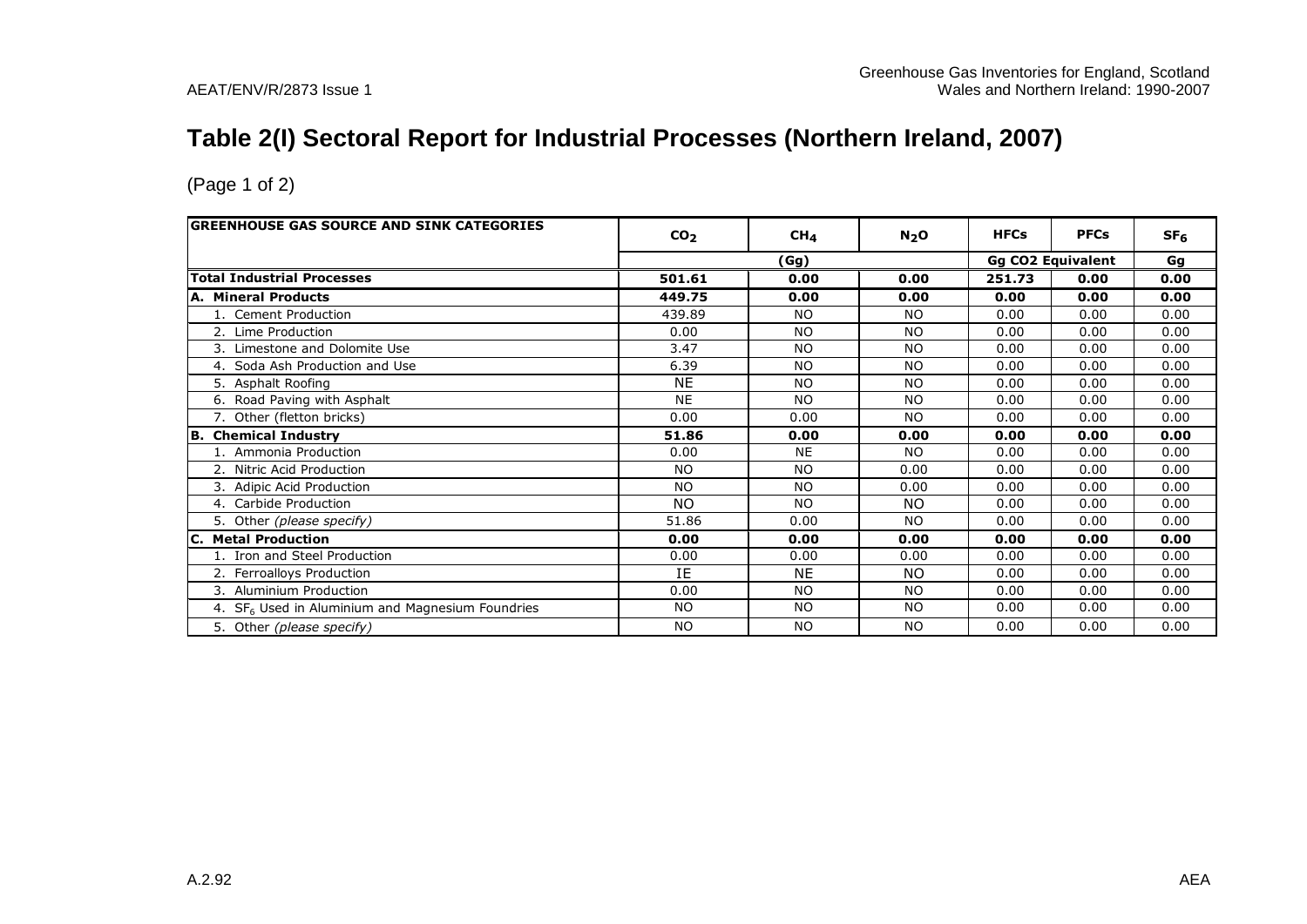# **Table 2(I) Sectoral Report for Industrial Processes (Northern Ireland, 2007)**

| <b>GREENHOUSE GAS SOURCE AND SINK CATEGORIES</b>      | CO <sub>2</sub> | CH <sub>4</sub> | N <sub>2</sub> O | <b>HFCs</b> | <b>PFCs</b>              | SF <sub>6</sub> |
|-------------------------------------------------------|-----------------|-----------------|------------------|-------------|--------------------------|-----------------|
|                                                       |                 | (Gg)            |                  |             | <b>Gg CO2 Equivalent</b> | Gg              |
| <b>Other Production</b><br>ID.                        | 0.00            | 0.00            | 0.00             | 0.00        | 0.00                     | 0.00            |
| 1. Pulp and Paper                                     | <b>NO</b>       | NO.             | NO.              | 0.00        | 0.00                     | 0.00            |
| 2. Food and $Drink(2)$                                | IE              | <b>NO</b>       | NO.              | 0.00        | 0.00                     | 0.00            |
| <b>E.</b> Production of Halocarbons and $SF6$         | 0.00            | 0.00            | 0.00             | 0.00        | 0.00                     | 0.00            |
| 1. By-product Emissions                               | NO.             | <b>NO</b>       | NO.              | 0.00        | 0.00                     | 0.00            |
| 2. Fugitive Emissions                                 | N <sub>O</sub>  | <b>NO</b>       | <b>NO</b>        | 0.00        | 0.00                     | 0.00            |
| 3. Other (please specify)                             | N <sub>O</sub>  | <b>NO</b>       | NO.              | 0.00        | 0.00                     | 0.00            |
| Consumption of Halocarbons and SF <sub>6</sub><br>IF. | 0.00            | 0.00            | 0.00             | 251.73      | 0.00                     | 0.00            |
| 1. Refrigeration and Air Conditioning Equipment       | NO.             | <b>NO</b>       | NO.              | 141.81      | 0.00                     | 0.00            |
| 2. Foam Blowing                                       | NO.             | <b>NO</b>       | NO.              | 11.84       | 0.00                     | 0.00            |
| 3. Fire Extinguishers                                 | <b>NO</b>       | <b>NO</b>       | <b>NO</b>        | 5.70        | 0.00                     | 0.00            |
| 4. Aerosols/ Metered Dose Inhalers                    | <b>NO</b>       | <b>NO</b>       | <b>NO</b>        | 86.96       | 0.00                     | 0.00            |
| 5.<br>Solvents                                        | N <sub>O</sub>  | <b>NO</b>       | NO.              | 2.03        | 0.00                     | 0.00            |
| Semiconductor Manufacture<br>6.                       | NO.             | <b>NO</b>       | NO.              | 0.00        | 0.00                     | 0.00            |
| 7. Electrical Equipment                               | NO.             | <b>NO</b>       | <b>NO</b>        | 0.00        | 0.00                     | 0.00            |
| 8. Other (please specify)                             | <b>NO</b>       | <b>NO</b>       | <b>NO</b>        | 3.40        | 0.00                     | 0.00            |
| G. Other (please specify)                             | 0.00            | 0.00            | 0.00             | 0.00        | 0.00                     | 0.00            |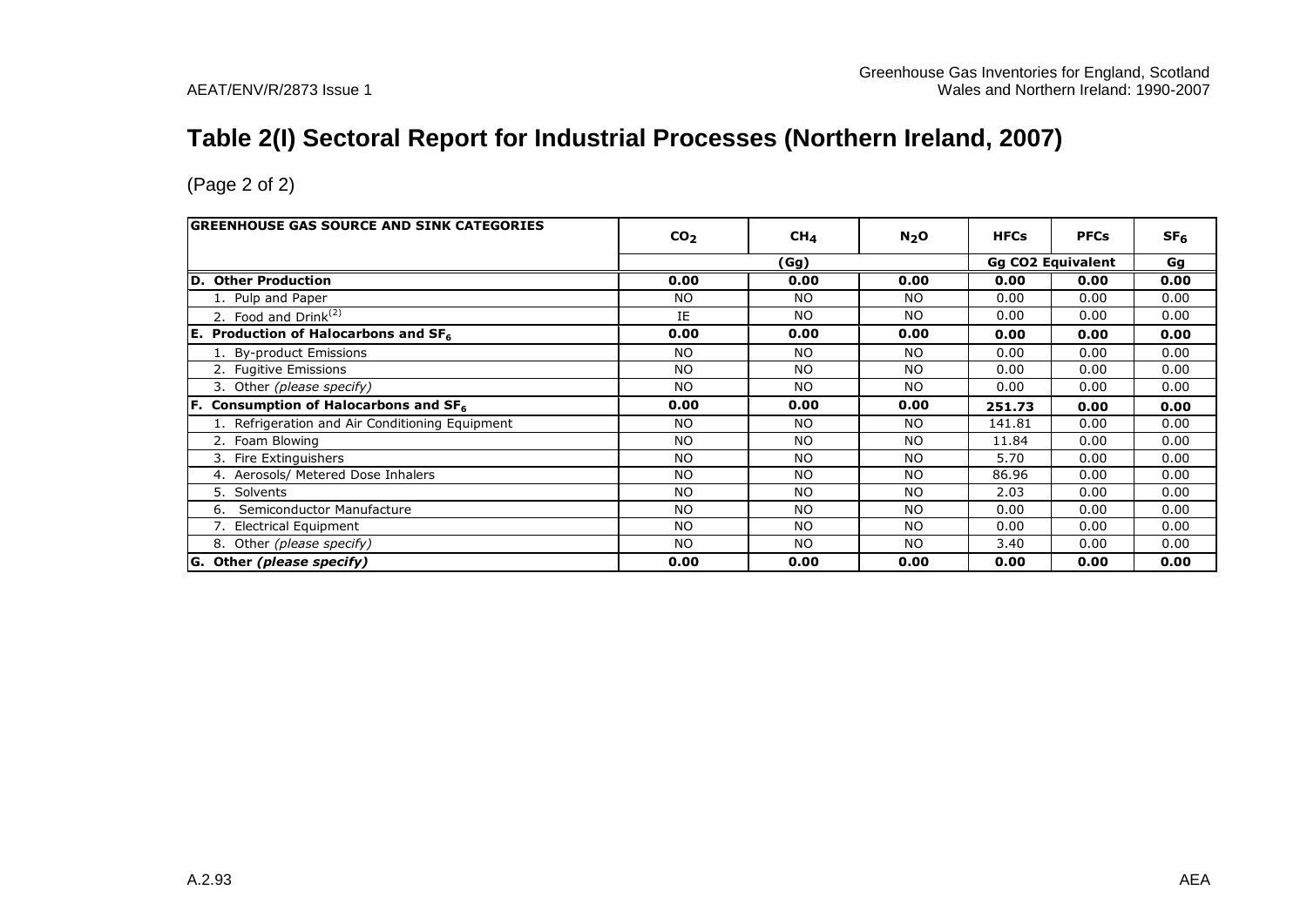# **Table 4 Sectoral Report for Agriculture (Northern Ireland, 2007)**

|     | <b>GREENHOUSE GAS SOURCE AND SINK CATEGORIES</b> | CH <sub>4</sub> | N <sub>2</sub> O |
|-----|--------------------------------------------------|-----------------|------------------|
|     |                                                  | (Gg)            |                  |
|     | <b>Total Agriculture</b>                         | 115.77          | 6.95             |
|     | <b>A. Enteric Fermentation</b>                   | 98.17           | 0.00             |
| 1.  | Cattle                                           | 87.87           | <b>NO</b>        |
| 2.  | <b>Buffalo</b>                                   | <b>NO</b>       | <b>NO</b>        |
| 3.  | Sheep                                            | 9.46            | <b>NO</b>        |
| 4.  | Goats                                            | 0.01            | <b>NO</b>        |
| 5.  | Camels and Llamas                                | <b>NO</b>       | <b>NO</b>        |
| 6.  | Horses                                           | 0.19            | <b>NO</b>        |
| 7.  | Mules and Asses                                  | <b>NO</b>       | <b>NO</b>        |
| 8.  | Swine                                            | 0.62            | <b>NO</b>        |
| 9.  | Poultry                                          | $\overline{0}$  | <b>NO</b>        |
|     | 10. Other (Deer)                                 | 0.02            | <b>NO</b>        |
| B.  | <b>Manure Management</b>                         | 17.60           | 0.72             |
| 1.  | Cattle                                           | 13.12           | 0.00             |
| 2.  | <b>Buffalo</b>                                   | <b>NO</b>       | <b>NO</b>        |
| 3.  | Sheep                                            | 0.22            | 0.00             |
| 4.  | Goats                                            | 0.00            | 0.00             |
| 5.  | Camels and Llamas                                | <b>NO</b>       | <b>NO</b>        |
| 6.  | Horses                                           | 0.02            | 0.00             |
| 7.  | Mules and Asses                                  | <b>NO</b>       | <b>NO</b>        |
| 8.  | Swine                                            | 2.90            | 0.00             |
| 9.  | Poultry                                          | 1.35            | 0.00             |
| 10. | Other Livestock - Deer                           | 0.00            | 0.00             |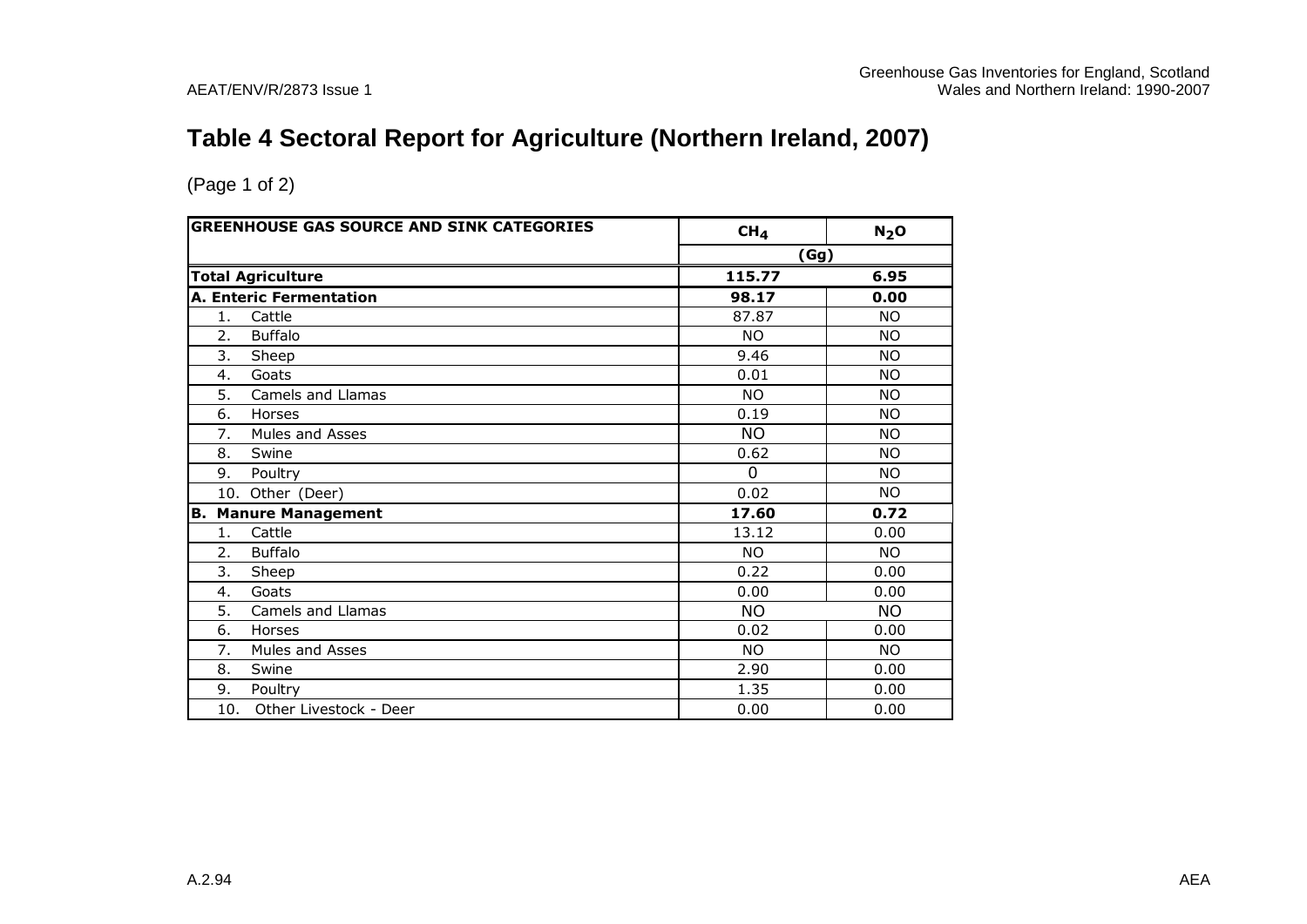# **Table 4 Sectoral Report for Agriculture (Northern Ireland, 2007)**

|    | <b>GREENHOUSE GAS SOURCE AND SINK CATEGORIES</b> | CH <sub>4</sub> | N <sub>2</sub> O |
|----|--------------------------------------------------|-----------------|------------------|
|    |                                                  | (Gg)            |                  |
|    | <b>B. Manure Management (continued)</b>          |                 |                  |
|    | 11. Anaerobic Lagoons                            | NO.             | NO.              |
|    | 12. Liquid Systems                               | NO.             | 0.02             |
|    | 13. Solid Storage and Dry Lot                    | NO.             | 0.53             |
|    | 14. Other AWMS                                   | NO.             | 0.16             |
|    |                                                  |                 |                  |
| С. | <b>Rice Cultivation</b>                          | <b>NO</b>       | <b>NO</b>        |
|    | D. Agricultural Soils <sup>(1)</sup>             | <b>NE</b>       | 6.23             |
|    | <b>E. Prescribed Burning of Savannas</b>         | <b>NO</b>       | <b>NO</b>        |
|    | F. Field Burning of Agricultural Residues        | 0.00            | 0.00             |
|    | 1. Cereals                                       | 0.00            | 0.00             |
|    | 2. Pulse                                         | NO.             | NO.              |
|    | 3. Tuber and Root                                | NO.             | NO.              |
|    | 4. Sugar Cane                                    | NO.             | NO.              |
|    | 5. Other (Linseed)                               | 0.00            | 0.00             |
|    | G. Other                                         | 0.00            | 0.00             |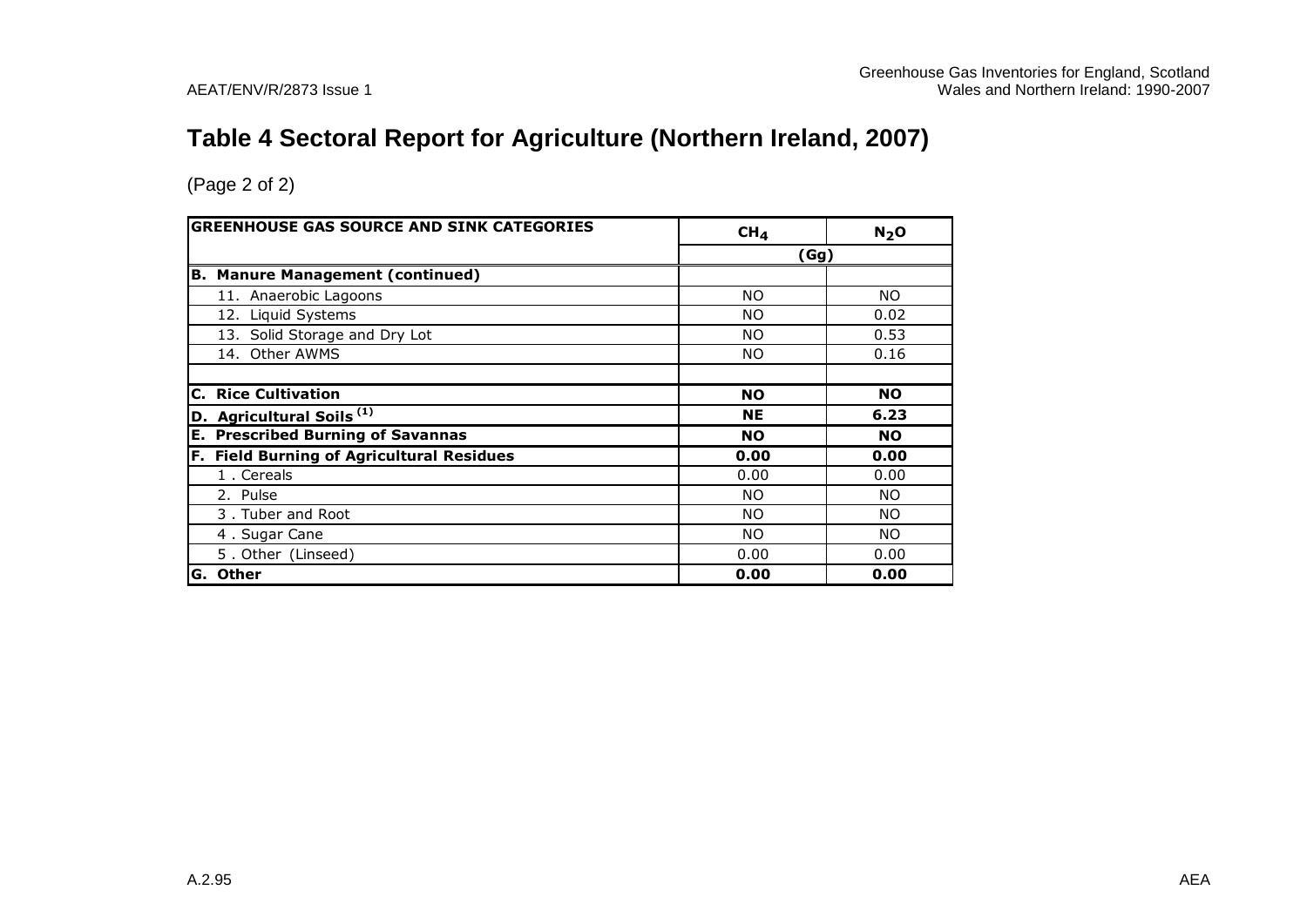# **Table 5 Sectoral Report for Land Use Change and Forestry (Northern Ireland, 2007)**

| <b>GREENHOUSE GAS SOURCE AND SINK CATEGORIES</b> | CO <sub>2</sub> | CH <sub>4</sub> | N <sub>2</sub> O |  |  |
|--------------------------------------------------|-----------------|-----------------|------------------|--|--|
|                                                  |                 | (Gg)            |                  |  |  |
| <b>Land-Use Change and Forestry</b><br>5.        | -286            | 0.04            | 0.00             |  |  |
| A. Forest Land                                   | $-543$          | 0.04            | 0.00             |  |  |
| B. Cropland                                      | 1,108           | 0.00            | 0.00             |  |  |
| C. Grassland                                     | $-1,254$        | 0.00            | 0.00             |  |  |
| D. Wetlands                                      |                 |                 |                  |  |  |
| E. Settlements                                   | 569             | 0.00            | 0.00             |  |  |
| F. Other land                                    |                 |                 |                  |  |  |
| G. Other activities                              | -166            | 0.00            | 0.00             |  |  |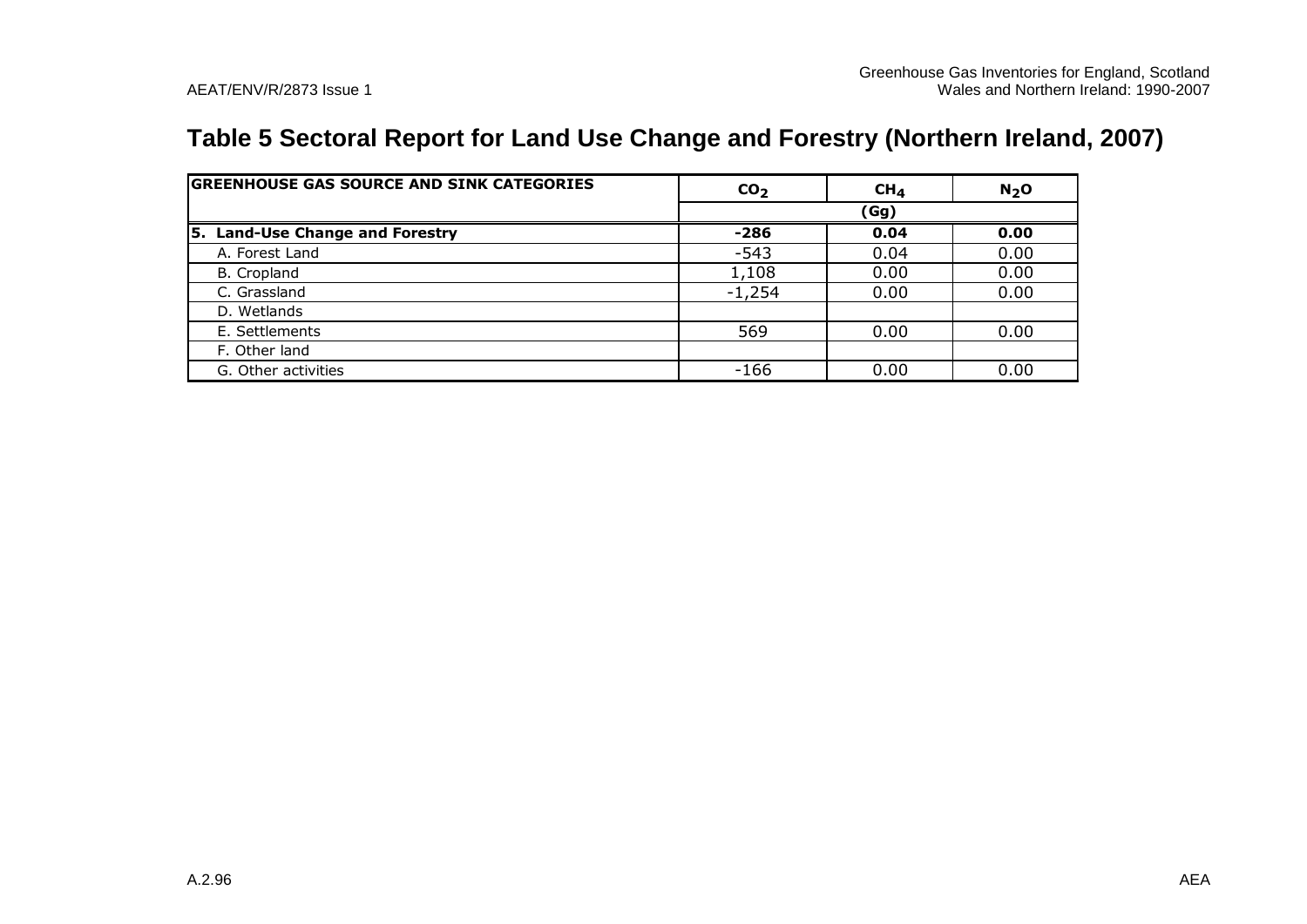# **Table 6 Sectoral Report for Waste (Northern Ireland, 2007)**

| <b>GREENHOUSE GAS SOURCE AND SINK CATEGORIES</b> | CO <sub>2</sub> | CH <sub>4</sub> | N <sub>2</sub> O |
|--------------------------------------------------|-----------------|-----------------|------------------|
|                                                  |                 | (Gg)            |                  |
| <b>Total Waste</b>                               | 6.27            | 37.70           | 0.12             |
| A. Solid Waste Disposal on Land                  | 0.00            | 37              | 0.00             |
| 1. Managed Waste Disposal on Land                | 0.00            | 37              | 0.00             |
| 2. Unmanaged Waste Disposal Sites                |                 |                 |                  |
| 3. Other (please specify)                        |                 |                 |                  |
|                                                  |                 |                 |                  |
| B. Wastewater Handling                           | 0.00            | 1.10            | 0.12             |
| 1. Industrial Wastewater                         |                 |                 |                  |
| 2. Domestic and Commercial Wastewater            | 0.00            | 1.10            | 0.12             |
| 3. Other (please specify)                        |                 |                 |                  |
|                                                  |                 |                 |                  |
| C. Waste Incineration                            | 6.27            | 0.00            | 0.00             |
| D. Other (please specify)                        |                 |                 |                  |
|                                                  |                 |                 |                  |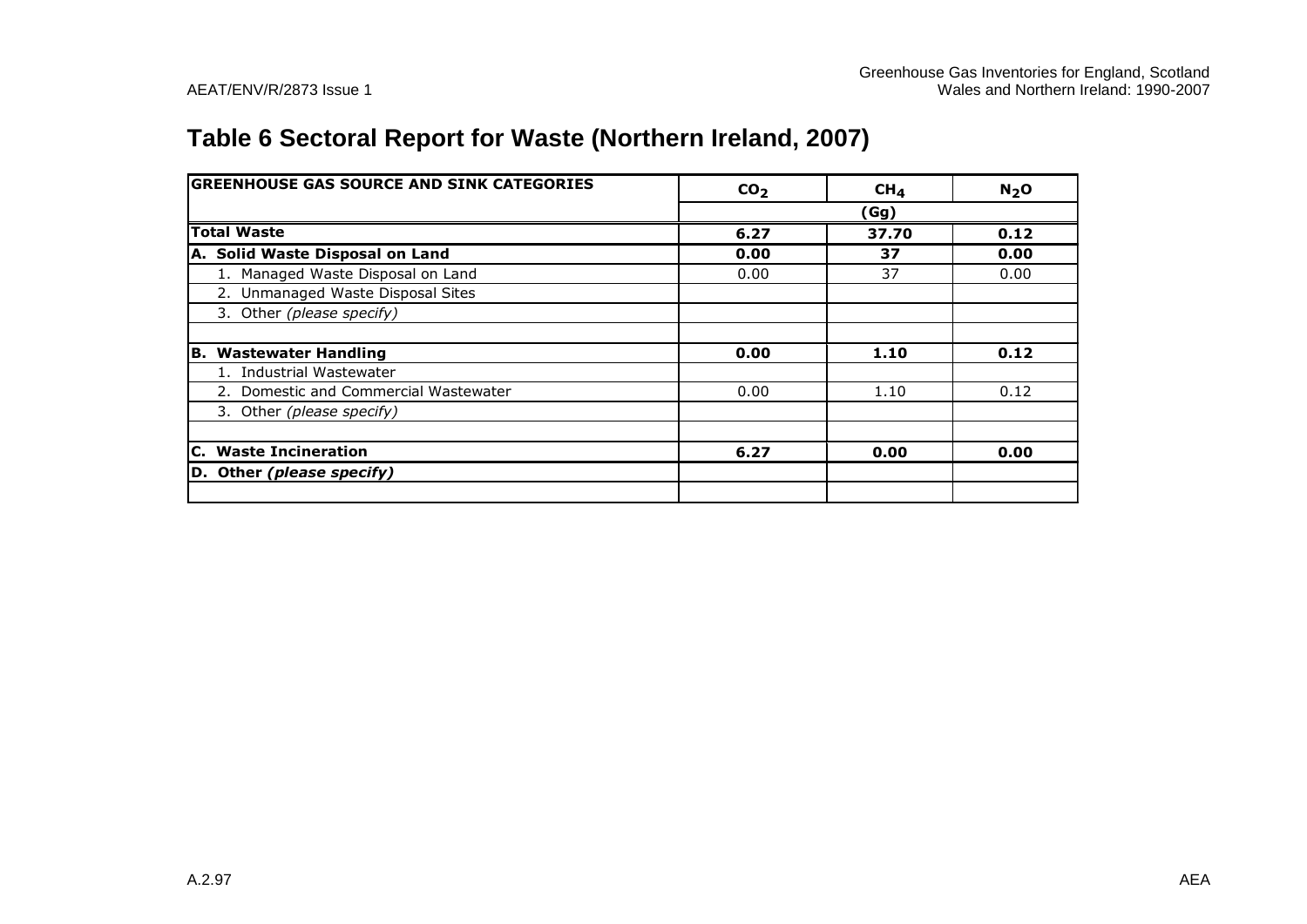#### **Table 7A Summary Report for National Greenhouse Gas Inventories (Northern Ireland, 2007)**

| <b>GREENHOUSE GAS SOURCE AND SINK CATEGORIES</b> | CO <sub>2</sub> | CH <sub>4</sub> | $N_2$ O | <b>HFCs</b> | <b>PFCs</b>                     | SF <sub>6</sub> |
|--------------------------------------------------|-----------------|-----------------|---------|-------------|---------------------------------|-----------------|
|                                                  |                 | (Gg)            |         |             | CO <sub>2</sub> equivalent (Gg) | Gg              |
| <b>Total National Emissions and Removals</b>     | 15,842.02       | 156.99          | 7.67    | 251.73      | 0.00                            | 0.00            |
| 1. Energy                                        | 15,619.65       | 3.48            | 0.60    | 0.00        | 0.00                            | 0.00            |
| A. Fuel Combustion                               | 15,619.65       | 3.48            | 0.60    | 0.00        | 0.00                            | 0.00            |
| 1. Energy Industries                             | 4,639.55        | 0.08            | 0.06    | 0.00        | 0.00                            | 0.00            |
| 2. Manufacturing Industries and Construction     | 1,406.36        | 0.09            | 0.14    | 0.00        | 0.00                            | 0.00            |
| 3. Transport                                     | 5,267.33        | 0.19            | 0.18    | 0.00        | 0.00                            | 0.00            |
| 4. Other Sectors                                 | 4,224.86        | 3.11            | 0.22    | 0.00        | 0.00                            | 0.00            |
| 5. Other                                         | 81.55           | 0.00            | 0.00    | 0.00        | 0.00                            | 0.00            |
| B. Fugitive Emissions from Fuels                 | 0.00            | 0.00            | 0.00    | 0.00        | 0.00                            | 0.00            |
| 1. Solid Fuels                                   | 0.00            | 0.00            | 0.00    | 0.00        | 0.00                            | 0.00            |
| 2. Oil and Natural Gas                           | 0.00            | 0.00            | 0.00    | 0.00        | 0.00                            | 0.00            |
| 2. Industrial Processes                          | 501.61          | 0.00            | 0.00    | 251.73      | 0.00                            | 0.00            |
| A. Mineral Products                              | 449.75          | 0.00            | 0.00    | 0.00        | 0.00                            | 0.00            |
| <b>B.</b> Chemical Industry                      | 51.86           | 0.00            | 0.00    | 0.00        | 0.00                            | 0.00            |
| C. Metal Production                              | 0.00            | 0.00            | 0.00    | 0.00        | 0.00                            | 0.00            |
| D. Other Production <sup>(3)</sup>               | 0.00            | 0.00            | 0.00    | 0.00        | 0.00                            | 0.00            |
| E. Production of Halocarbons and $SF6$           | 0.00            | 0.00            | 0.00    | 0.00        | 0.00                            | 0.00            |
| F. Consumption of Halocarbons and $SF6$          | 0.00            | 0.00            | 0.00    | 251.73      | 0.00                            | 0.00            |
| G. Other                                         | 0.00            | 0.00            | 0.00    | 0.00        | 0.00                            | 0.00            |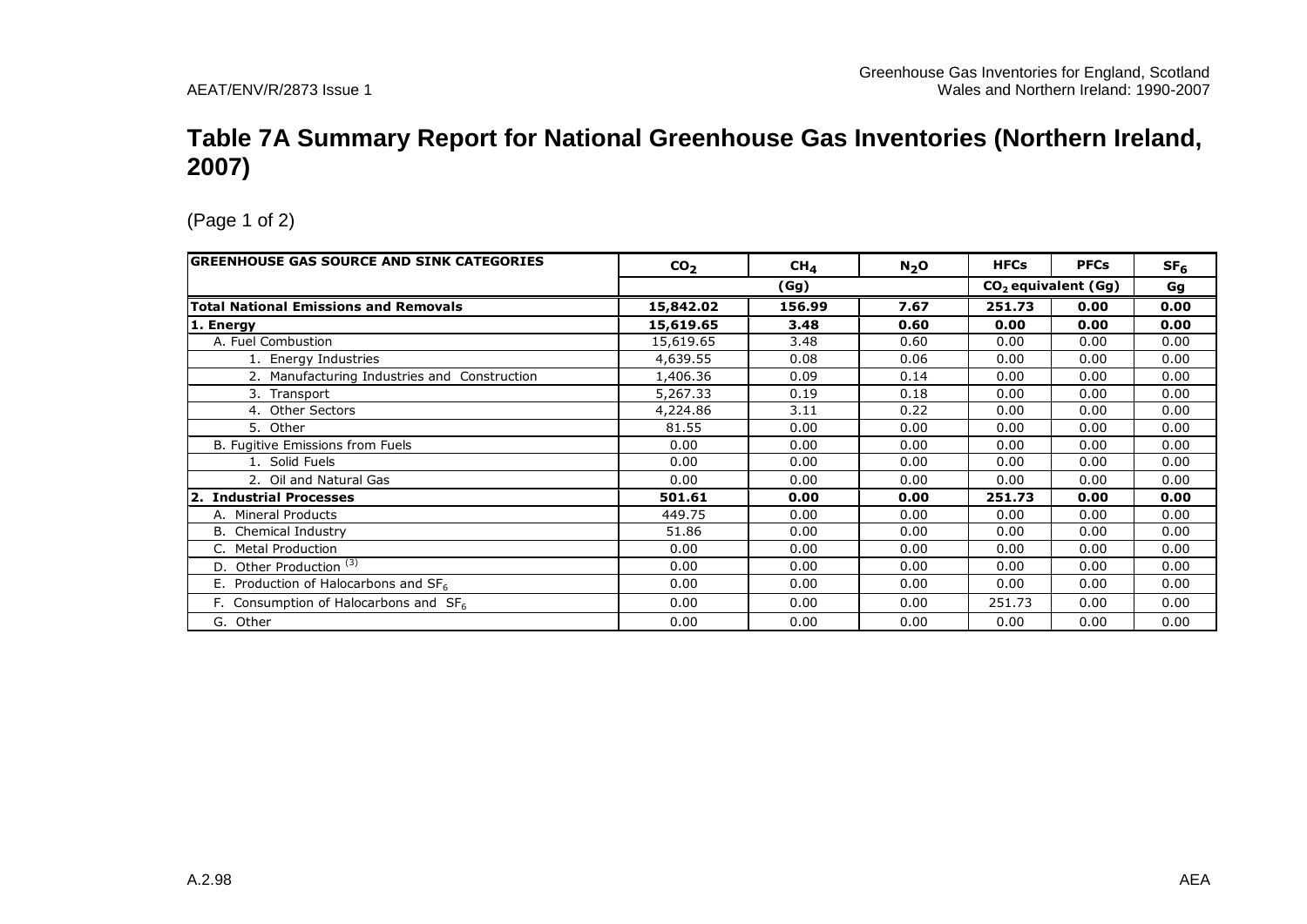#### **Table 7A Summary Report for National Greenhouse Gas Inventories (Northern Ireland, 2007)**

| <b>GREENHOUSE GAS SOURCE AND SINK CATEGORIES</b> | CO <sub>2</sub> | CH <sub>4</sub> | N <sub>2</sub> O | <b>HFCs</b> | <b>PFCs</b>                     | SF <sub>6</sub> |
|--------------------------------------------------|-----------------|-----------------|------------------|-------------|---------------------------------|-----------------|
|                                                  |                 | (Gg)            |                  |             | CO <sub>2</sub> equivalent (Gg) | (Gg)            |
| 3. Solvent and Other Product Use                 | 0.00            | 0.00            | 0.00             | 0.00        | 0.00                            | 0.00            |
| 4. Agriculture                                   | 0.00            | 115.77          | 6.95             | 0.00        | 0.00                            | 0.00            |
| A. Enteric Fermentation                          |                 | 98.17           | 0.00             | 0.00        | 0.00                            | 0.00            |
| B. Manure Management                             |                 | 17.60           | 0.72             | 0.00        | 0.00                            | 0.00            |
| C. Rice Cultivation                              |                 | <b>NO</b>       | <b>NO</b>        | 0.00        | 0.00                            | 0.00            |
| D. Agricultural Soils                            |                 | <b>NE</b>       | 6.23             | 0.00        | 0.00                            | 0.00            |
| E. Prescribed Burning of Savannas                |                 | <b>NO</b>       | <b>NO</b>        | 0.00        | 0.00                            | 0.00            |
| F. Field Burning of Agricultural Residues        |                 | 0.00            | 0.00             | 0.00        | 0.00                            | 0.00            |
| G. Other                                         |                 | 0.00            | 0.00             | 0.00        | 0.00                            | 0.00            |
| 5. Land-Use Change and Forestry                  | $-286$          | 0.04            | 0.00             | 0.00        | 0.00                            | 0.00            |
| A. Forest Land                                   | $-543$          | 0.04            | 0.00             |             |                                 |                 |
| <b>B.</b> Cropland                               | 1,108           | 0.00            | 0.00             |             |                                 |                 |
| C. Grassland                                     | $-1,254$        | 0.00            | 0.00             |             |                                 |                 |
| D. Wetlands                                      | 0.00            | 0.00            | 0.00             |             |                                 |                 |
| E. Settlements                                   | 569             | 0.00            | 0.00             |             |                                 |                 |
| F. Other land                                    | 0.00            | 0.00            | 0.00             |             |                                 |                 |
| G. Other activities                              | $-165.93$       | 0.00            | 0.00             |             |                                 |                 |
| 6. Waste                                         | 6.27            | 37.7            | 0.12             | 0.00        | 0.00                            | 0.00            |
| A. Solid Waste Disposal on Land                  | 0.00            | 36.59           | 0.00             | 0.00        | 0.00                            | 0.00            |
| B. Wastewater Handling                           | 0.00            | 1.10            | 0.12             | 0.00        | 0.00                            | 0.00            |
| C. Waste Incineration                            | 6.27            | 0.00            | 0.00             | 0.00        | 0.00                            | 0.00            |
| D. Other                                         | 0.00            | 0.00            | 0.00             | 0.00        | 0.00                            | 0.00            |